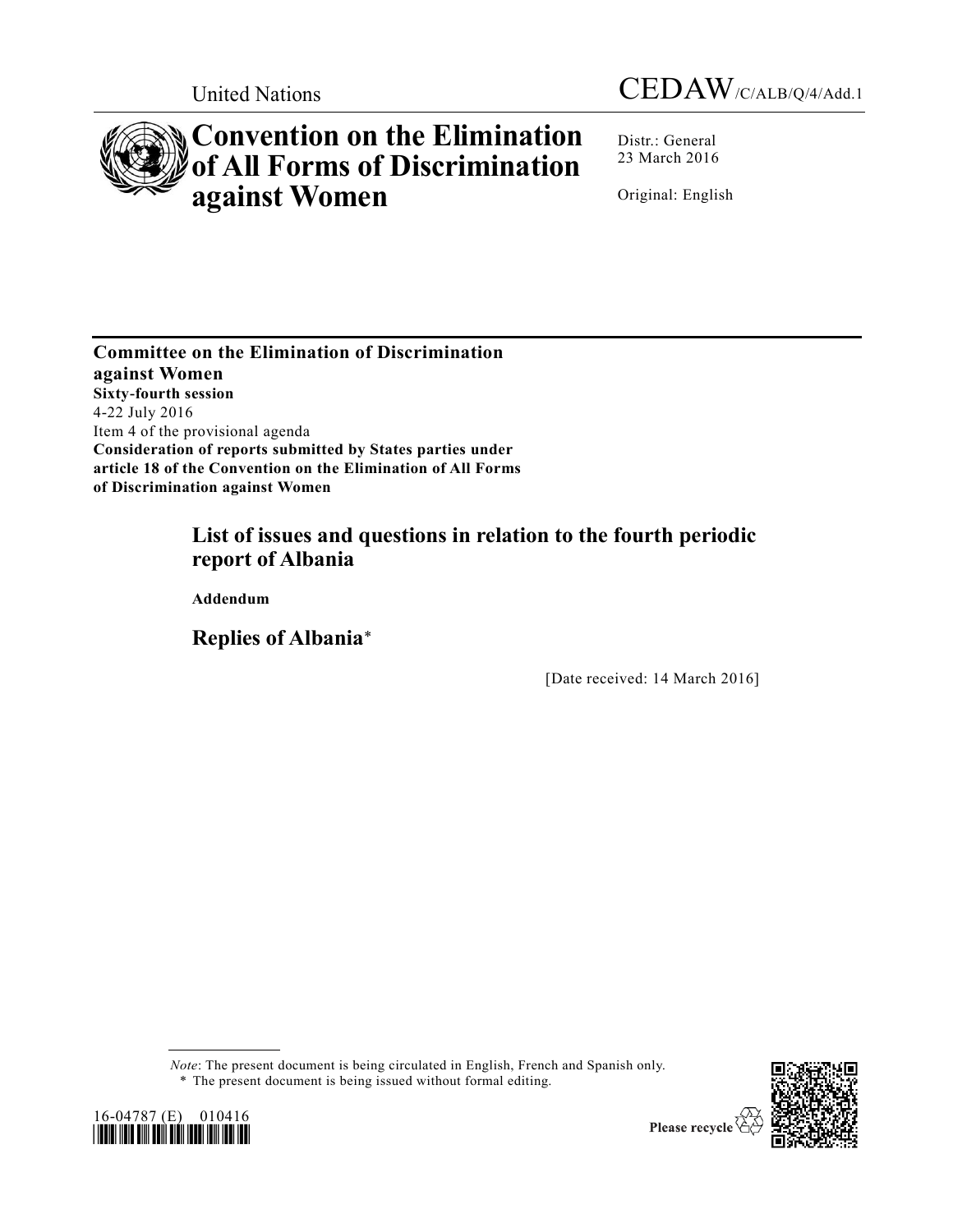1. **Regarding the legal status of the Convention, the Constitution of the Republic of Albania, Article 122/1** provides that **"Any ratified international agreement becomes part of the domestic law after it is published in the Official Gazette of the Republic of Albania. It is implemented directly, except when it is not self-implemented and its implementation requires issuance of a law." In this context, the CEDAW Convention is included as well.**

2. **In relation to the Visibility of the Convention and its Optional Protocol, during the years 2014-2015 there were conducted a series of trainings. For more information, you will find attached the annex with the activities developed.**

**Regarding the examples of the submission of cases in court object to the convention, according to statistical data accessible from the Ministry of Justice for the issues presented for trial at the district courts, there were some references made in line with the provisions of the Codes, namely the Civil Code, Family Code, the Penal Code, Labour code, etc.**

3. **Regarding the access to justice, the law 77/2014 "On some amendments to Law no. 10039, dated 22.12.2008, 'On legal assistance', as amended, provides that the right to obtain legal aid is given to the persons who:**

- are seeking to be represented by a lawyer in criminal proceedings in all its phases and, because of the lack of financial resources, could not choose a lawyer or remained without one;
- need legal assistance in civil and administrative matters, but they do not have sufficient means to pay for legal assistance or the issues are too complex, on the content and procedure;
- they need to protect their rights, through the filing of a complaint, but they do not have sufficient financial means to pay the tax on the acts and the necessary expenses for the notices or other court services. In this case, that person who will benefit from legal aid must prove that:
	- (i) Is involved in social protection programmes or meet the conditions to be included in them; or
	- (ii) Is a victim of domestic violence or victim of human trafficking, legal issues related to them.

Juveniles, for whom the defence in criminal proceedings and judgment is enforceable by law and the juveniles affected by penal offenses have the right to receive legal assistance at all stages of the proceedings provided for in the Code of Penal Procedure.

The State Commission of Legal Aid assesses the fulfilment of the criteria to benefit for legal aid, involvement in social protection programmes or fulfilment of the conditions to be included in them and any other circumstance that puts the person in terms of inability, to have private legal assistance.

The Minister of Justice, upon the proposal of the State Committee of Legal Aid, issues special instructions for the elaboration of the criteria to be fulfilled by these persons. The table for classifying profitability rates of legal aid according the number of members that the person lives within the composition of his her family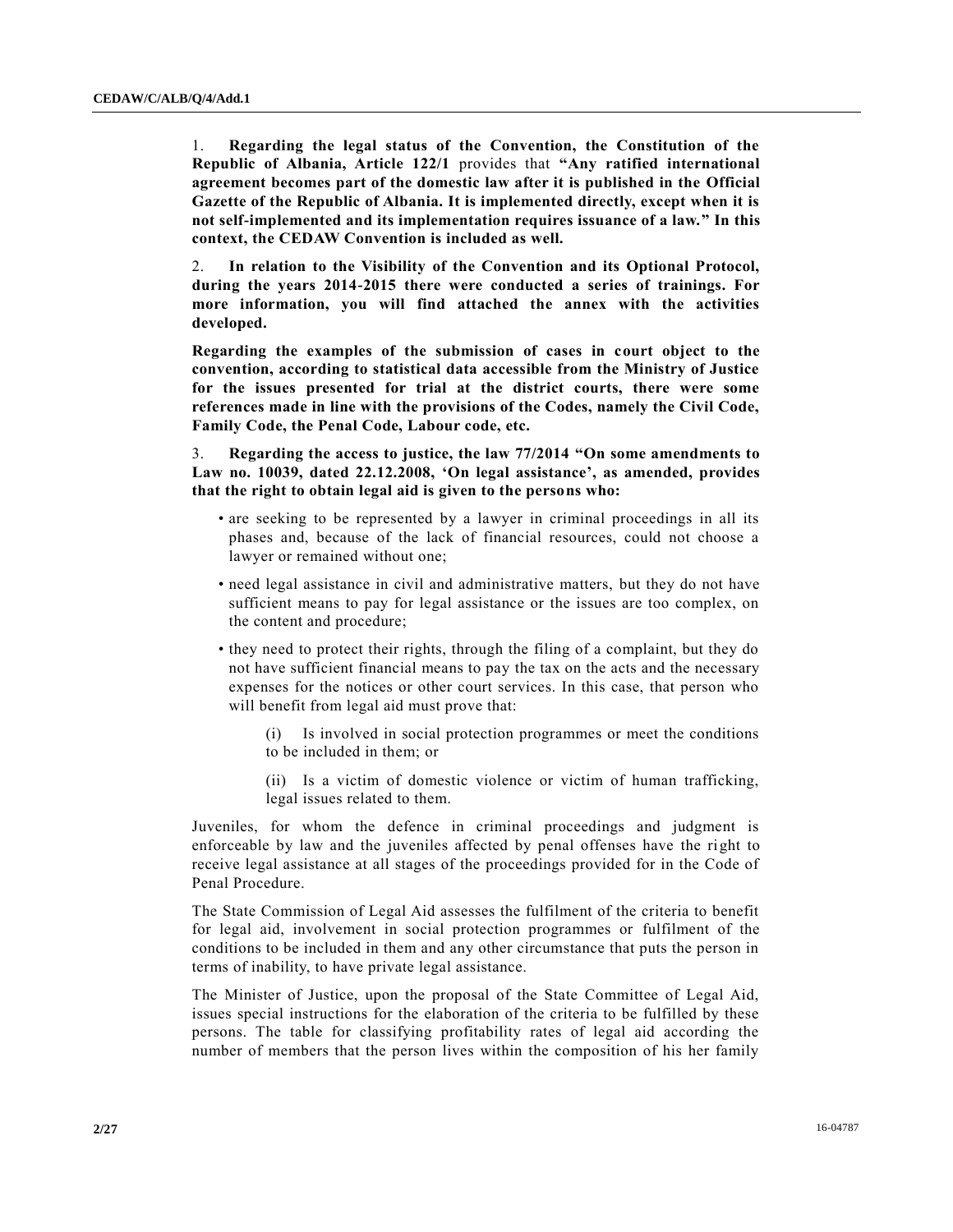and the average monthly income of his family, is adopted by the Council of Ministers".

Article 16 of the law stipulates that the submission of the documents for benefiting legal aid, should be submitted in person or the applicant or his representative at the State Commission of Legal Aid.

The request for legal assistance in the form of exemption from payment of tax on acts and necessary expenses for notices or other court services must be submitted personally by the applicant or his representative, authorized by proxy.

With regard to the *execution of court decisions*, the State Bailiff Services while keeping a special attention to the family members who are victims of violence, in order to guarantee protection through legal measures, in the Statement of their Policy Programme the following objective is provided: "100 per cent execution of judicial decisions on" *Protection Order* " and "*Emergency Protection Order*". The evaluation of this indicator is completed through monthly reports from local executive offices.

For the period 01.01.2015-31.12.2015, the total judicial decisions on "Protection Order" and "emergency protection order", the subject of which were women, 106 (one hundred and six) issues were registered for execution, and which are executed entirely within the procedural deadlines.

In addition, 6500 executive titles are registered on "Alimony for children" and out of these, 90 per cent of the cases object of the matter are women, because it is the mother who has the custody for caring for the child. In total, there are 5820 executive titles, which are in ongoing execution. Regarding the judicial decisions on "custody of the child" (i.e. when the child should be allowed to be taken from the mother with e custody), 10 cases are registered, out of which eight (8) cases are executed entirely within the procedural deadlines and 2 (two) cases were dismissed by the court.

4. **The authority responsible for gender equality and combating genderbased violence and domestic violence is the Minister of Social Welfare and Youth (MMSR). The Department of Social Inclusion and Gender Equality (DPSBGJ) is the structure responsible through which MMSR exercises its authority for the implementation of gender equality and reducing gender-based violence and domestic violence.**

The Department of Social Inclusion and Gender Equality as part of the General Directorate of Social Policy at the end of March 2015, was restructured into two divisions, namely: Department of Gender Equality Sector and Social Inclusion Sector. The budget available for this unit though is small, is further supported by international contributions, mainly UN-Women and UNDP.

MMSR has created a network of gender equality officers included in 18 ministries, which DPSBGJ maintains regular contacts for exchanging information, conducting reports, or activities for building and strengthening the capacities, monitoring, etc.

In the spirit of the reorganization of Local Self-government, is currently under process the reactivation of the network of local gender equality officers. So far, 36 gender equality officers in municipalities are confirmed, who are also local coordinators against domestic violence. We are awaiting confirmation from the 61 municipalities for the designation of the local gender equality officers.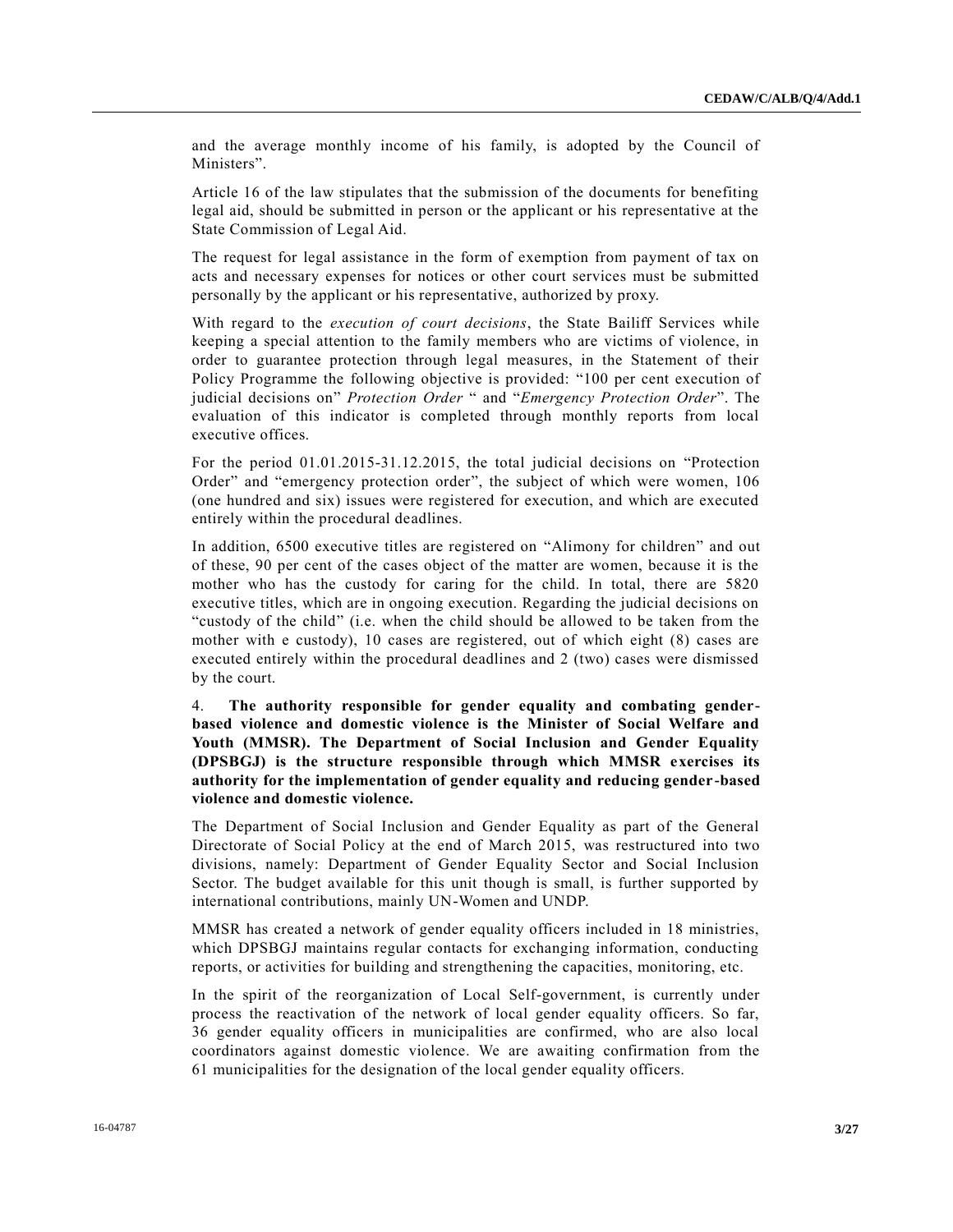The mechanism for coordinating the implementation and monitoring of gender equality in national and local level is realized through:

- Meetings with the network of gender officials at central and local level.
- Official Communications via emails or in official correspondence.
- Information brought by gender officers at central and local level on a regular basis within the monitoring strategy.
- Reports prepared in line with the strategy or other reports.

Furthermore, the process of assessing the National Strategy for Gender Equality, Reduction of Gender Based Violence and Domestic Violence, 2011-2015, is completed. The evaluation of the implementation of this strategy and its Action Plan, was made through a methodology which combined research of information from existing materials (desk research), along with the various interviews with representatives of institutions responsible for its implementation. The main findings for each priority area based on the assessment of the implementation of the Strategy and its Action Plan, will guide the drafting as well as the implementation of the new strategy for the period 2016 to 2020. Some of the findings are:

(a) Significant improvement of the legal framework for promoting the advancement of gender equality;

(b) Empowering women through their participation in political and executive decision-making power;

(c) The economic empowerment of women and men has increased the number of women, in general and within vulnerable groups, supported by programmes of employment and vocational training;

(d) The number of complaint in the police is significantly increased but also the processing of cases under the legislation in force, while the work towards improving the protection and reintegration of victims/survivors is ongoing.

The evaluation has identified that the identification of the difficulties and challenges on both issues covered by this strategy (gender equality and reduction of genderbased violence and domestic violence), must necessarily be supported by further action and sufficient resources.

5. **In relation to the temporary special measures, apart from the measures listed in the Report, below are mentioned some of the measures taken to improve the position of women in the economic sphere and within the family:**

1. Improving the economic position of women and the family, through:

(a) Policy of transferring the right of receival of the economic aid, exclusively by women. With DCM Nr.375, dated 11:06. 2014 "On some additions and amendments to the Decision no. 904 ", the right of receival the economic aid by the wife is provided, based on an assessment of the situation and the numerous examples brought out of practice, which testify a mismanagement of the economic aid when received only from the husband.

(b) Specific measures to support women entrepreneurs. DCM Nr.339, dated 19.06.2014 has approved the "Action Plan to support women entrepreneurs (2014- 2020)", while with DCM Nr.592 10.09.2014 the fund to support women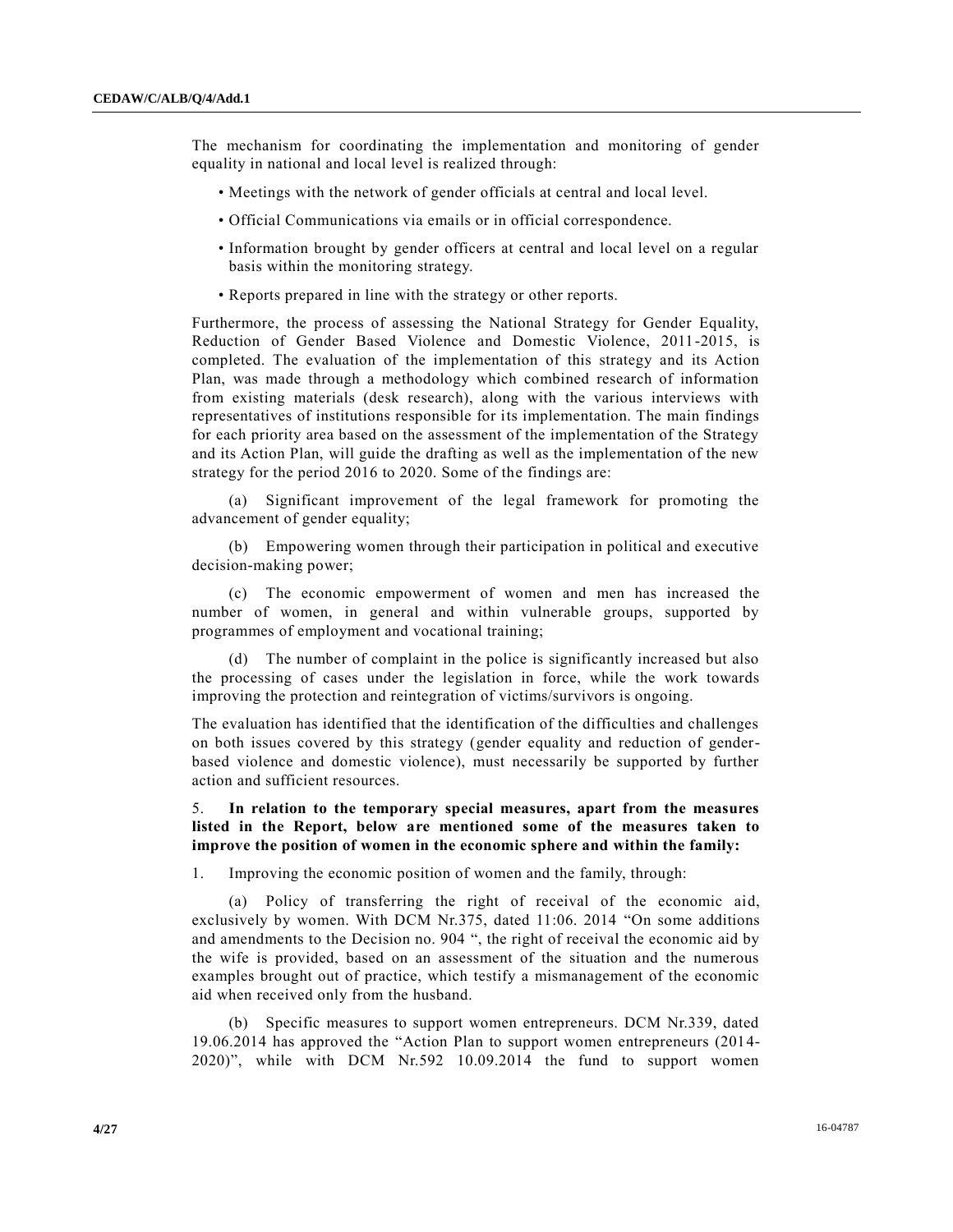entrepreneurs was established, with a value total of 26,500,000 ALL for an implementation period of 4 years. The purpose of this fund is to create facilitation and direct funding for women entrepreneurs from non-bank institutions. The fund covers up to 50 per cent of the interest on the loan.

(c) With the contribution of Ministry of Economy and Entrepreneurship, the Italian Cooperation has enabled the change of the procedures for financing projects for women entrepreneurs by providing bonus for all proposed projects by women entrepreneurs.

(d) Measures to promote women's development initiatives in rural areas. With the approval of Instruction No.4/2014 "On procedures and the management of the programme on agriculture and rural development", in 15 out of 21 defined benefit schemes, it is defined a bonus benefit of 5 points if applicants are women farmers.

2. The application of specific measures for education, vocational training and health care, such as:

(a) Encourage the cultivation and training of young women by offering free training to all young unemployed under the age of 25.

(b) Promote the education and health care for children, through the adoption of Decision no.376, dated 11.06.2014 "On some amendments to the Decision No. 787" in relation with the supplement for education and vaccination beneficiaries in the non-pilot areas, which the measure provides additional economic assistance to enable 100 per cent vaccination and education of children.

3. Progress in gender budgeting. In line with DCM no. 465/2012 on "Gender integration in the medium term budget programme", some positive changes regarding budgeting programmes in eight key ministries are registered.

4. Strengthening measures against gender discrimination and gender-based violence in the family, through:

(a) Focusing on women's groups who suffer multiple discrimination and planning or improving the services needed for them.

(b) Establishment and operation of the electronic system of data collection for handling cases of domestic violence.

(c) Improving the standard of services for victims/survivors of domestic violence. The approval of the Decision no. 839, dated 03.12.2014 "On some amendments to the Decision no. 425, dated 27.06.2012 "On the criteria and documentation necessary for admission of persons in public and private residential institutions of social care", resulted in the removal of some restrictions related to the availability of EPO/PO and acceptance at the National Centre for rehabilitation of victims of domestic violence.

6-7. **INSTAT in its publication "Women and Men in Albania in 2015" reported that the number of abortions during the period 2004 to 2013 was almost halved in absolute values. In 2004 this number was approximately 10.5 thousand while in 2013 it was about 6.6 thousand. During this period the decline rate it has been almost linear from year to year. In addition, it is reported an increase in ratio between birth/abortion from 3.9 in 2004 to 5.4 in 2013.**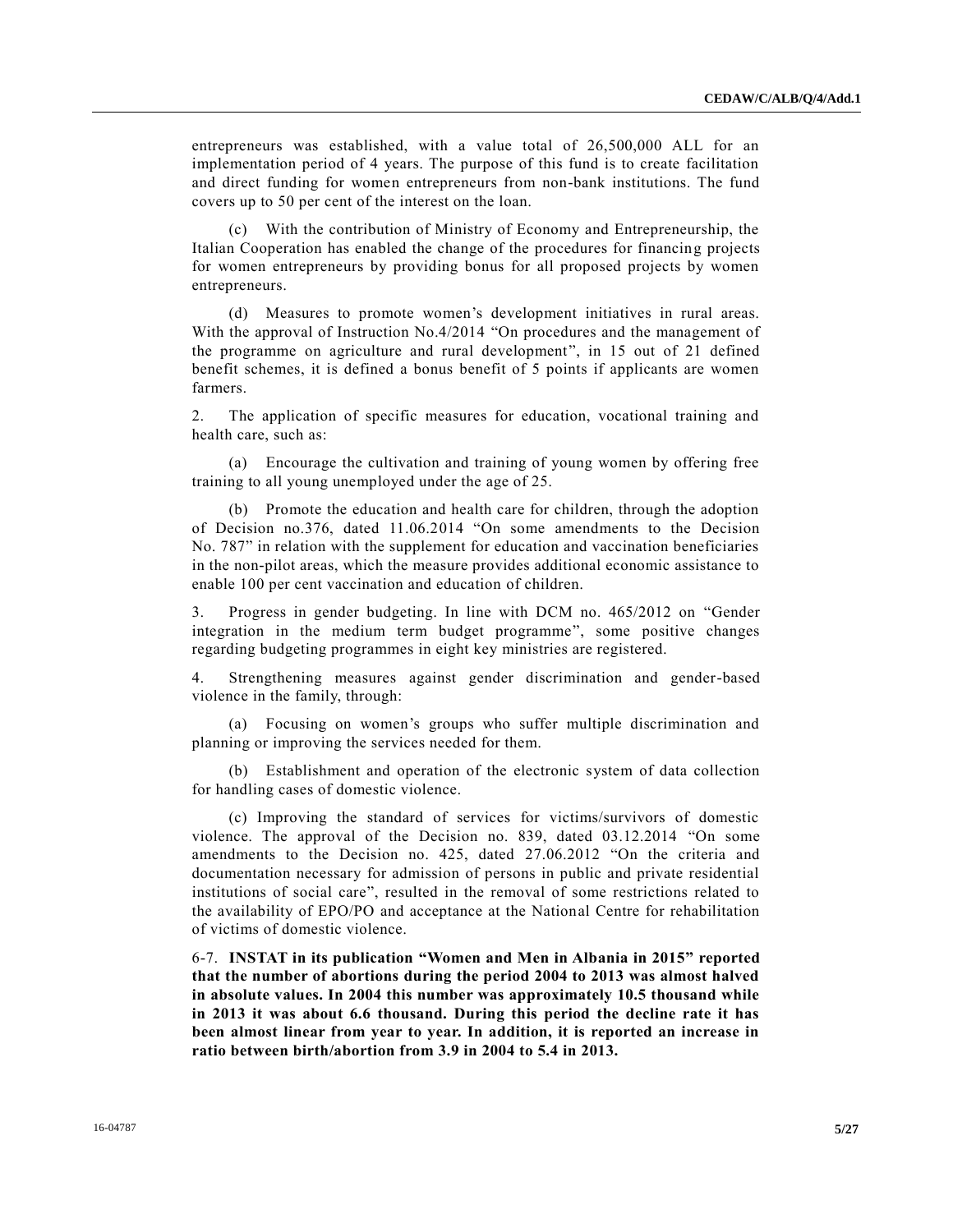In 2014, a total of 5892 abortions is reported, 550 cases less than in 2013. The birth/abortion ratio has reached 5.6: 1, which means that in our country approximately in 5.6 births, 1 abortion is carried. Moreover, the indicator of abortions for every 1,000 live births has declined as well, reaching 177.1 compared with 270.2 which was in 2009.

Analysing data files for abortion, it is noted that abortions by women who live in the city (urban areas) for 2014 comprise 57.5 per cent of the total number of abortions (61.2 per cent in 2013) versus 42.5 per cent of abortions performed by women who live in rural areas.

During the period 2014-2015 the Ministry of Health has completed and approved by the Minister of Health the Order nr.491, dated 17.11.2015 on "clinical practice guidelines for safe abortion" and "The information sheet and Consent of the patient in hospital for surgical abortion and the method of curettage and medical abortion".

In addition, in the new draft strategy for reproductive health is included measures for the reduction of abortions in the country.

8. **By amending the Criminal Code, in 2012 and 2013, Article 130/a on "Domestic Violence" was added, which provides domestic violence as a criminal offense, while the first paragraph of Article 102 which was changed, provides marital rape as a criminal offense.**

- During 2014 they were registered from police 4121 cases of violence and other crimes that occurred in family relations. The materials were referred for follow up to the Prosecution Office for 1699 cases of violence and other crimes that occurred in family relations. For 2422 of the above cases are requested by police "to issue Emergency Order of Protection/Protection Order". During this period, 17 murders occurred in the family, out of which are caused 22 casualties, out of which 10 are women/girls and 6 were a wife.
- In 2014 there is no recorded case of Article 102, paragraph I "... rape between spouses without their consent".
- During 2015, 3866 cases of violence and other crimes that occurred in family relations were registered, or less 255 cases, or 6.1 per cent less than in 2014. The lawsuits treated with "To issue the Emergency Order of Protection/order of Protection", included 2148 cases. The materials have been forward to the Prosecution Office for 1719 cases of violence and other crimes of violence.
- During 2015, 18 murders occurred in the family, with 20 fatalities. In 10 cases the victims were women and in 9 cases the victim was the wife;
- During 2015 there is no recorded case of Article 102, paragraph I "... rape between spouses without their consent."

Taking the above into consideration, the Ministry of Interior, notices that:

- The drafting and follow up of the implementation of various measures for gender equality and prevention, reduction and treatment of cases of domestic violence is conducted.
- There is a continuingly cooperation with other institutions responsible for the prevention of violence and civil society organizations operating in our country.
- There are organized campaigns against domestic violence.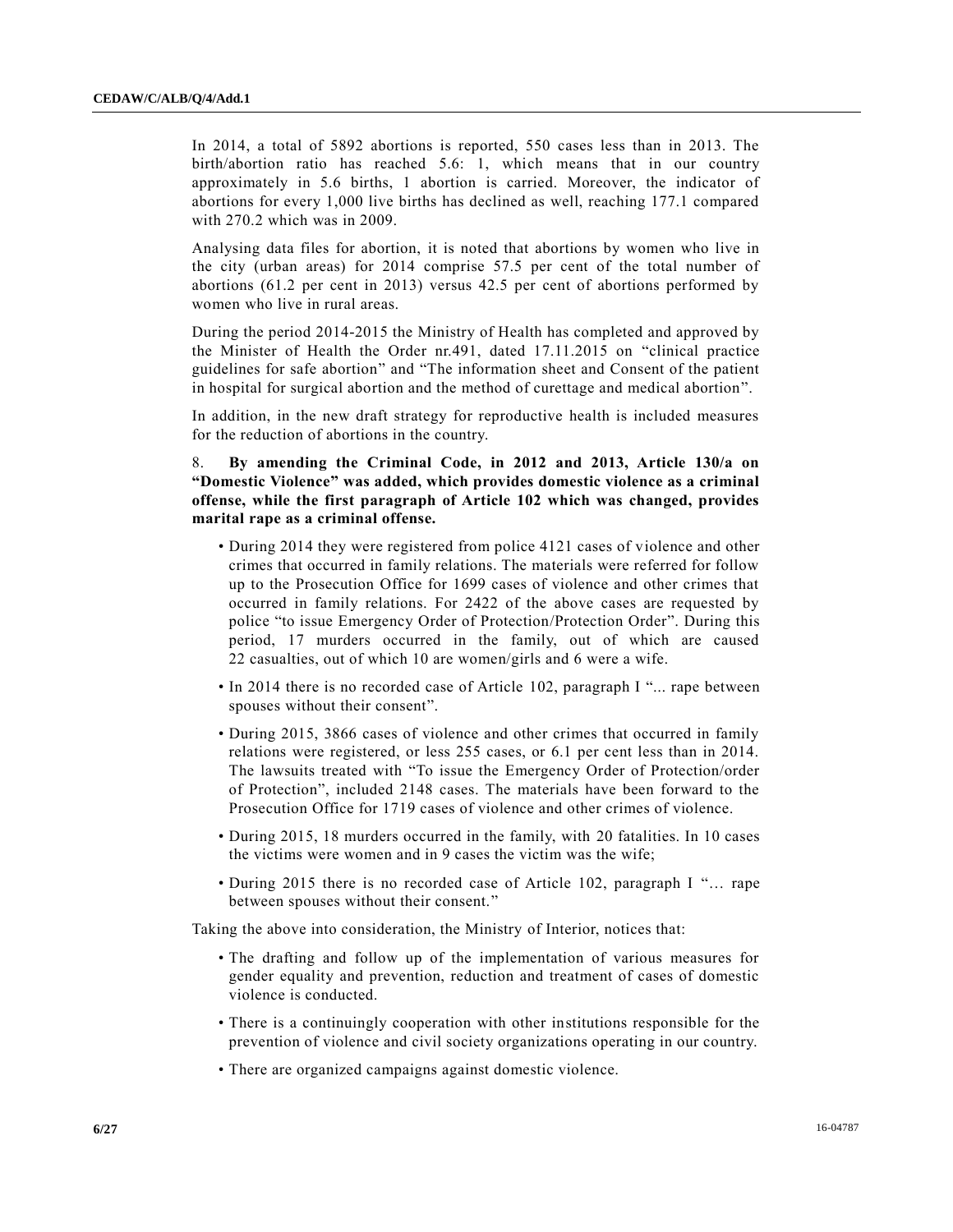- It is conducted training and capacity building of police structures, which handle cases of domestic violence;
	- In 2014, with the support of the Swedish Project SACP 14 trainings on domestic violence were conducted, in all regions of the country, where 224 police officers were trained.
	- During 2015 two three-day training were organized where 50 police officers were trained.
	- During 2014 the victims of murder were 13 women while in 2015, 11 women.

# 9. **The fight against trafficking and exploitation of prostitution, it is being intensified, inter alia, by improvement of the legal framework and monitoring of its correct implementation:**

- The Parliamentary Assembly of Albania approved the law no. 150/2015 "On the ratification of the Council of Europe Convention against trafficking in organs". The State Committee is responsible for coordinating the relations among the State and international institutions in the field of combating trafficking in persons, as well as for determining the strategic priorities in this field.
- In 2014 it was signed the agreement "On the establishment of the Authority Responsible for the identification, referral, protection and reintegration of victims/potential victims of trafficking".
- On October 21, 2014, the Memorandum of Understanding between the National Anti-Trafficking Coordinator and ASP was singed for the identification of the cases of forced labour and trafficking aiming working exploitation.
- In July 2015, the Cooperation Agreement between the National Anti-Trafficking Coordinator's Office, State Police and Caritas Albania was signed on "Strengthening of the State structures for protection of victims of trafficking". The purpose of this Agreement is to strengthen the capacity of State police structures and improve the system of protection of victims/potential victims of trafficking.
- In November 2015, a Memorandum of Understanding between the Ministry of Internal Affairs and World Vision was signed, for "Further intensification of actions against trafficking in persons in Albania, with special focus on children and youth".
- In December 2015, a Memorandum on "Creation of a Task Force for analysing integrated dismissed and non-investigated issues of trafficking in persons" was signed. The purpose of this memorandum is to ensure a multi-institutional approach to the detailed review and improve the quality of anti-trafficking actions, carrying out an analysis of the criminal legislation on the issues of human trafficking, and the strengthening of institutional cooperation between the links of the justice system.
- During the reporting period, periodic meetings of the members of the National Referral Mechanism were organized. During the meetings it was discussed about the problems encountered, the institutional involvement and the results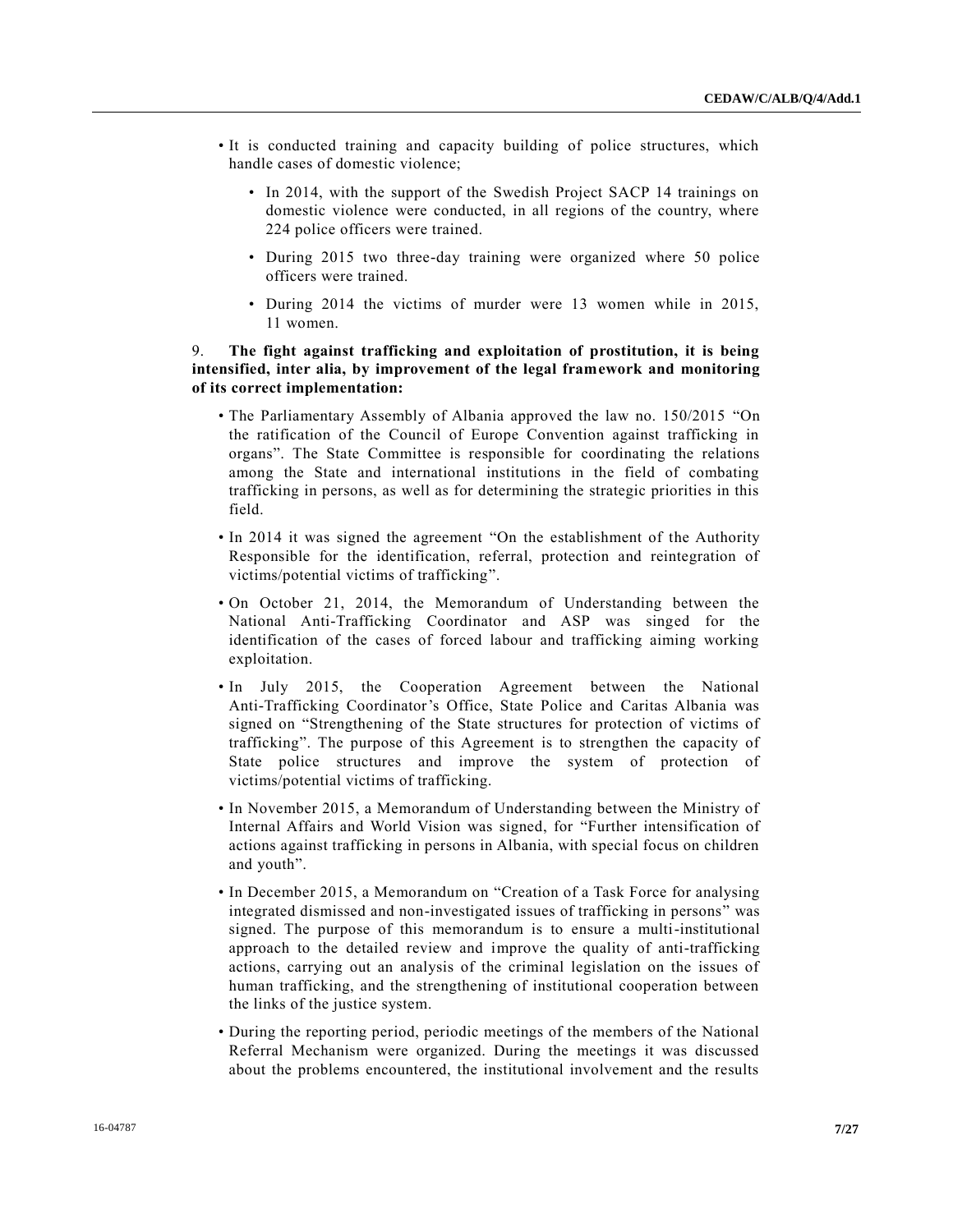of anti-trafficking, the identification and referral of victims/potential victims of trafficking.

- In addition, the Anti-Trafficking Department of the Ministry of Interior, proposed some amendments to the Criminal Code and the Code of Criminal Procedures, which are drafted as a complete package of changes, based on a wide consultation.
- The Directorate of Anti-Trafficking in cooperation with IOM and with the consultation of a wide anti-trafficking range of actors, are reviewing the Standard Operating Procedures for the identification and referral of victims/potential victims of trafficking.
- Protection and assistance for the victims of trafficking/potential victims of trafficking:
- The Government continues to provide financial assistance for the victims who leave the shelters.
- For 2015, a budget of 2.555 000 million Albanian Lek (ALL) was allocated for the shelter "Another Vision", "Different and Equal" and "Vatra". Moreover, the government has provided financial support for the employment of 12 social workers for the shelter "Vatra" and "Another Vision".
- In December of 2014, the Government provided a donation of 1 million ALL for "Another Vision". This donation enabled the continuation of the services provided by this centre for 2015, especially for children in street situation and the potential victims of trafficking. During 2015, to the Mobile Unit in Elbasan, was allocated a budget of Euro 9.0000 euro coming as a result of the cooperation among Czech Republic with the Regional Council of Elbasan.
- Since 2014, victims of trafficking also receive free health care from the State budget funds. The expenses are covered by the Health Insurance Fund and the victims of trafficking are already equipped with the health card as an economically inactive category.
- In the context of the protection and assistance of the victims of trafficking/potential victims of trafficking, in 2015 the decision for granting free books to children, victims of trafficking, was approved.
- With the support of the International Organization for Migration (IOM), the Action Plan for Social and Economic Reintegration of women and girl victims/potential victims of trafficking 2015-2017, was drafted. This plan aims at providing assistance and re-integration of women and girls victims/potential victims of trafficking through the development and implementation of crosssectoral policies.
- For 2015, the Ministry of Internal Affairs allocated a special budget of 5.2 million ALL for the Department of Anti-Trafficking for awareness activities regarding trafficking in persons, which was used primarily in community awareness activities.

Increase community awareness on issues of trafficking in persons:

• In June 2014, in collaboration with World Vision and Vodafone, it was launched the National Contact Line 116 006 and the application "Report!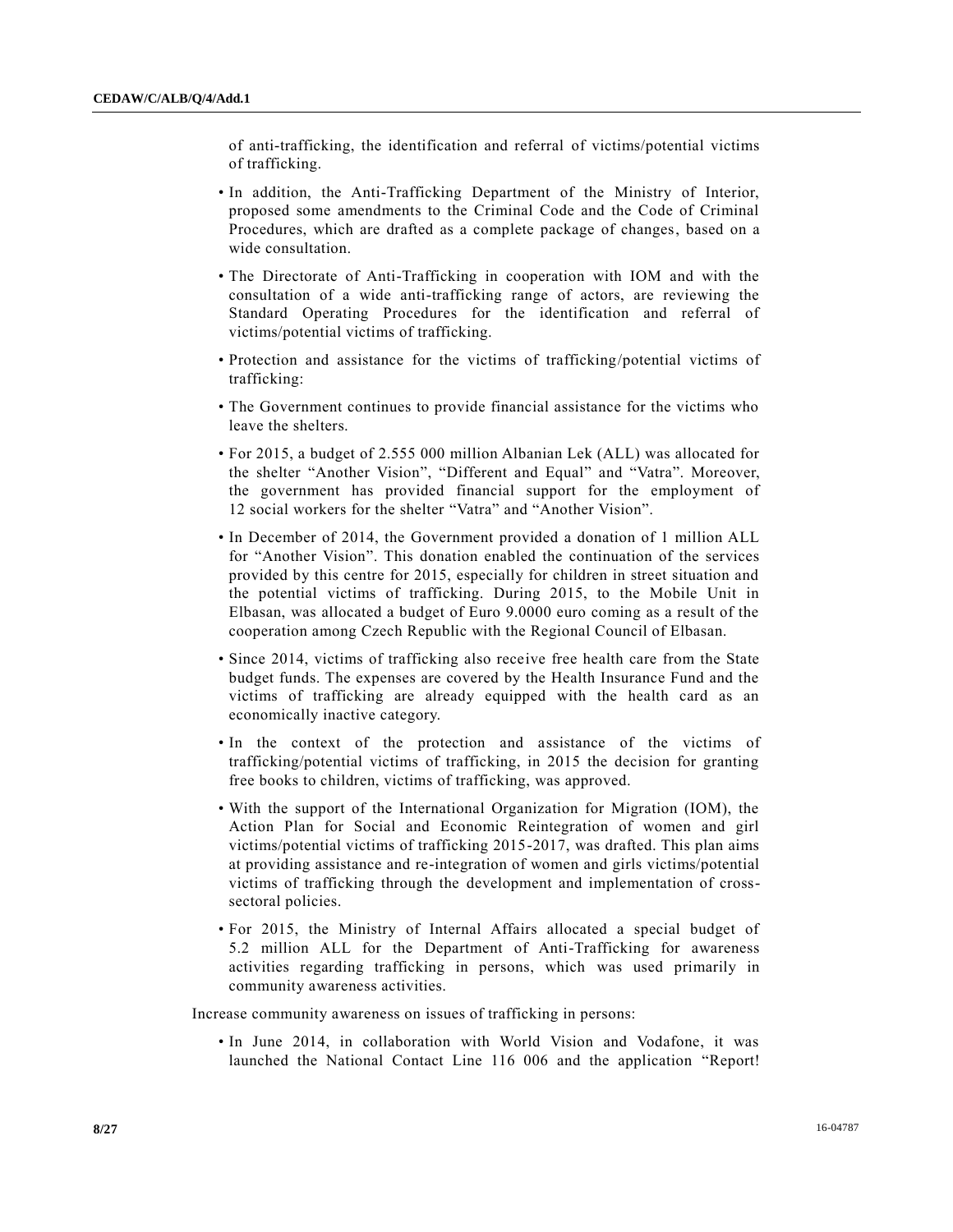Save". This contact line service is offered free to the public to report suspected cases of trafficking. In addition, the application "Report! Save" can be downloaded for free from the Google Play Store and is available on Android phones. Currently speaking, the Directorate of Anti-Trafficking in cooperation with World Vision are working for this application to be made accessible even to Apple mobiles.

- During the reporting period, the Anti-Trafficking Department, in cooperation with the Regional Anti-Trafficking Committees, continued with regular meetings aiming the sensibilization and raise of awareness to high school students and primary 9 years schools in 12 counties.
- The Directorate of Anti-Trafficking, during the summer period (June-September 2015) launched a national campaign for the prevention of trafficking, were State and non-State institutions, national and international partners, participated in organizing awareness activities, in discussion forums, at local and national conferences, in marches and TV shows.
- In the framework of the European Day of Anti-Trafficking (October 18), the Directorate of Anti-Trafficking in cooperation with the partner organizations and institutions, in 2014 organized the "Week of Anti-Trafficking" and in 2015 organized during October the "Month for Combating Trafficking in Persons". In 12 counties of the country, there were conducted sensibilization and awareness activities to prevent trafficking in persons.

Regional and International Cooperation:

The regional and international cooperation has acquired a new dimension with meetings with the counterparts in Montenegro, Kosovo, Macedonia, Italy, Germany, etc. to intensify efforts to combat trafficking in persons.

On December 4, 2014 in London, it was signed a Memorandum of Understanding between the United Kingdom and the Ministry of Internal Affairs of the Republic of Albania on the "identification, referral and assisted return of victims and potential victims of trafficking".

On December 8, 2014, it was signed the Additional Protocol with the Republic of Montenegro "To intensify cooperation in combating trafficking in persons, to improve identification, referral and assisted return of victims/potential victims of trafficking".

10. **Regarding the participation in the political and public life, the current representation of women in the Albanian Parliament is 22.9 per cent (32 women out of 140 MP in total). The changes in the Electoral Code that were made within the local elections of 2015, included a quota of 50 per cent representation of each gender on the lists of candidates for members in the Municipal Council. The implementation of this measure in practice resulted in the representation of women in the municipal councils as a counsellor at 34.6 per cent (from 12 per cent in the 2011 local elections), while 9 women (14.7 per cent) were elected as mayor from 61 in total.**

The data on the representation of women in public decision-making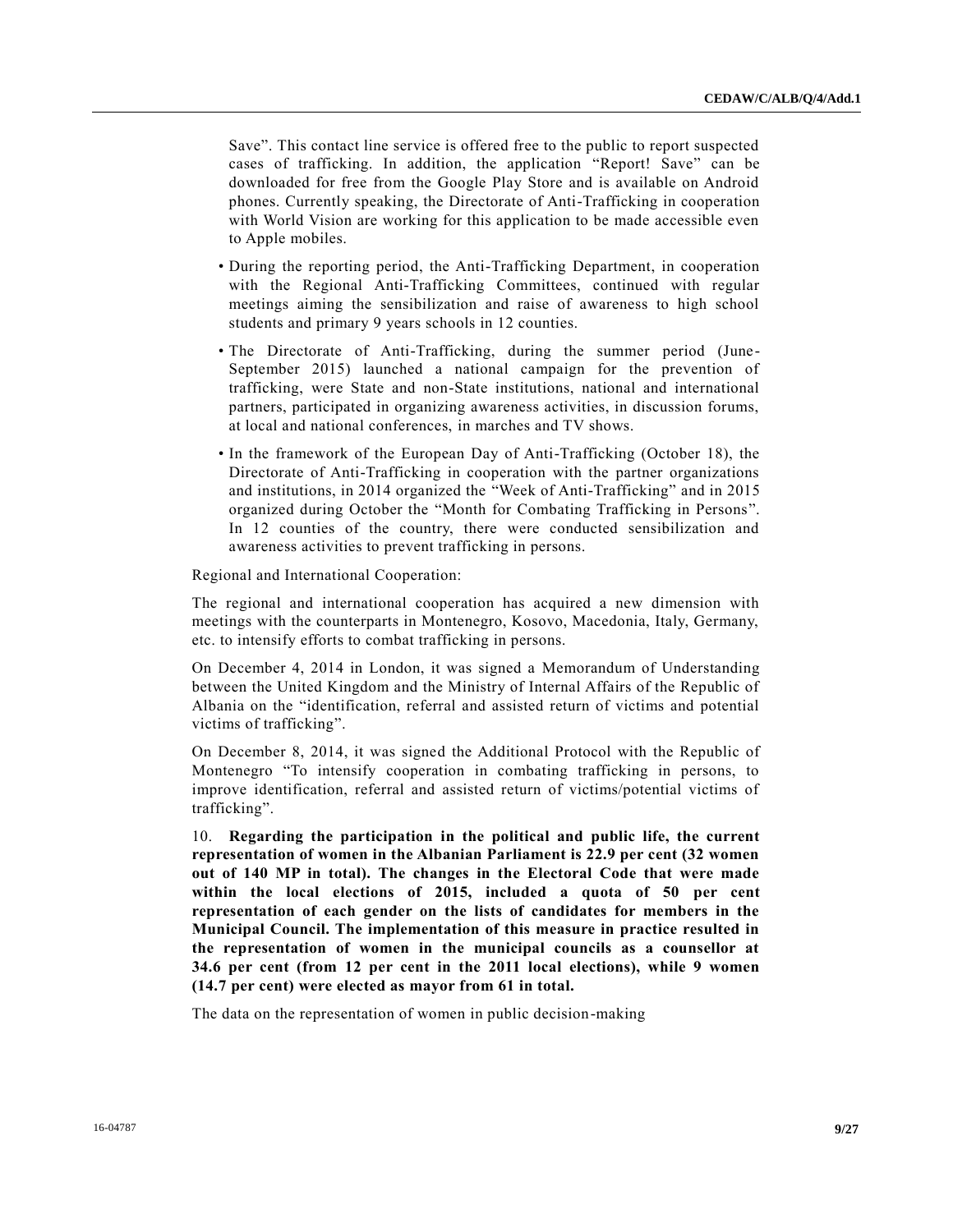#### *Women in the judicial system:*

Referring to INSTAT (Women and Men 2015), women throughout the judicial system constitute 37 per cent.

Diplomatic Representation: 24 per cent of Albanian Ambassadors and 59 per cent of Albania's First Secretaries in embassies around the world are women.

State Police for the first time, in December 2015, elected as head of station (of Librazhd) a woman.

#### *Academic staff at universities by gender*

In Albania 31 per cent of the professors with the title "professor" are women against 69 per cent men. 51 per cent of the professors with PhDs title are women against 49 per cent men. 62 per cent of lectures and professors are women against 38 per cent men. Although we amount more women than men with PHD title, still men dominate the educational system in Albania with 12 men rectors against only one woman (INSTAT 2015).

#### *Private sector*

In 2014, 28.5 per cent of owners and managers of private enterprises were women.

Law No. 108/2014 "On State Police" (Article 38), lays down the criteria for admission to the Police Academy, which provide the opportunity to all citizens to compete equally for admission to the State Police, regardless of gender etc.

Currently speaking, in the State Police are serving as police officer 1460 women, or about 13 per cent of the total number of police officers.

In order to increase the number of women/girls in operational roles or functions, a working group was established with the support of whom, the designation of three police officers in operational management positions was made possible. This project was made possible with the help and financial support of PAMECA, ICITAP of UN-Women.

11. **In the spirit of implementing the "National Plan for zero abandonment 2009-2013", priority is given to the education of pupils of compulsory school among of young disadvantaged groups while supporting the women of these groups. Starting from 2010, MAS created a database of the education of Roma pupils, Egyptians, pupils with disabilities, data for genders, their location and type of disability, in order to take concrete measures to respond to the quality of their education.**

Access to education:

#### **Pupils (in thousands):**

|                                  | 2010-2011 |       | 2012-2013 |       | 2013-2014 |       | 2014-2015 |       |
|----------------------------------|-----------|-------|-----------|-------|-----------|-------|-----------|-------|
| Programme                        | Men       | Women | Men       | Women | Men       | Women | Men       | Women |
| Secondary education/high schools | 54        | 46    | 54        | 46    | 52.5      | 47.5  | 55        | 45    |
| Compulsory education (9 years)   | 52        | 48    | 52        | 48    | 52.7      | 47.3  | 53        | 47    |
| Preschool education              | 53        | 47    | 53        | 47    | 52.6      | 47.4  | 52.4      | 47.6  |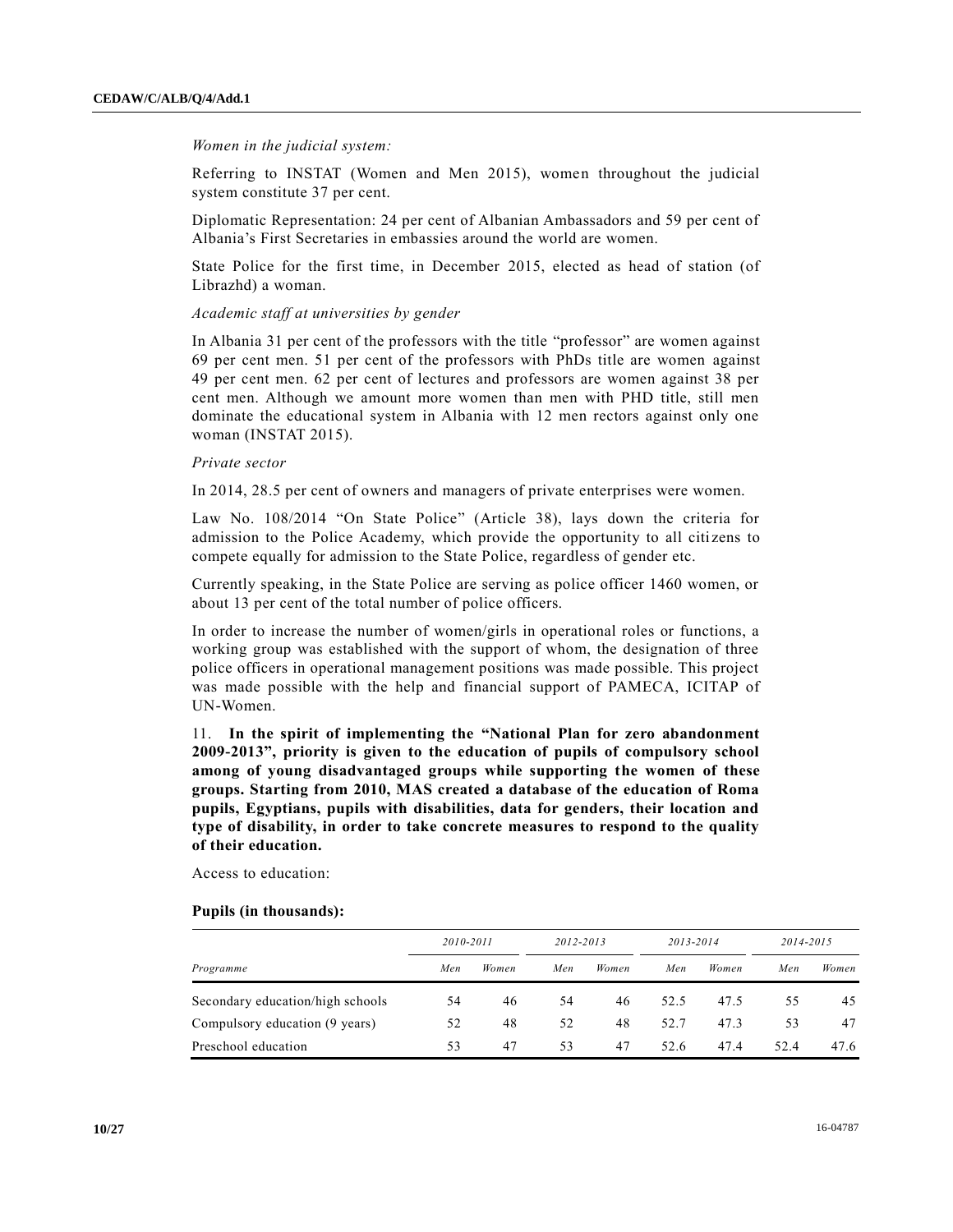**In preschool education (3-5 years)** starting from the 2010-2011 academic year till 2013-2014, the percentage of girls is 47.1 per cent in kinder-gardens and their registration for 2014-2015 is 47.6 per cent (increase of 0.5 per cent).

**In the compulsory education (9-year cycle)** starting from the 2010-2011 academic year till 2013-2014, the percentage of girls in compulsory education was 47.7 per cent and their registration for 2014-2015 is 47 per cent.

**In secondary education** starting from the academic year 2010-2011 till 2013-2014, the percentage of girls is 46.5 per cent and their registration for 2014-2015 is 45 per cent.

In the pre-university system (preschool, primary and secondary education) for minorities we note that 0.2 per cent of all students in the country are originated from minorities where the following: 0.1 per cent of all students in the country are women from minorities and 0.2 per cent of all female students in the country are minority women.

In the higher education, at various faculties, the female-male ratio is different. In the 2014-2015 academic year, 68.1 per cent of graduates are women. Women make up 82.2 per cent of students in the fields of education, health 80.8 per cent and 76.1 per cent in humanities and arts. In the 2014-2015 academic year, in the higher education, in full-time, cycle I (bachelor) 67 per cent of graduates are female, while in cycle II (professional and scientific master) 69.2 per cent of graduates are women. With professional master, have graduated 2462 women, or 67.6 per cent of the total graduates, while in scientific master, 3247 women have graduated, or 76.4 per cent of the total number.

The tables below present statistical data on dropout of students in the compulsory 9 year education for 2014-2015, in total, and of women in particular:

| Dropout of pupils |       | Pupils in national level |         | Percentage of dropout |       |
|-------------------|-------|--------------------------|---------|-----------------------|-------|
| Total             | Women | Total                    | Women   | Total                 | Women |
| 2 0 7 1           | 950   | 363 387                  | 178 821 | 0.57                  | 0.53  |

**Dropout of pupils in the compulsory 9-year education 2014-2015:**

| Dropout at the Secondary Education 2014-2015: |  |  |
|-----------------------------------------------|--|--|
|-----------------------------------------------|--|--|

| Dropout without reasoning | Pupils in national level | Percentage of dropout |
|---------------------------|--------------------------|-----------------------|
| 2 7 5 9                   | 118 053                  | 2.3                   |

Referring to the figures above, we notice that there is a greater percentage of the dropout in total from pupils/students in secondary education, which is 2.3 per cent compared to the percentage of the dropout in the total number of pupils in compulsory education which is 0.57 per cent (women 0.53 per cent).

The Memorandum of Understanding that was signed on April 20, 2015, between the Institute of Educational Development and UNFPA, institutionalizes the involvement and implementation of comprehensive sexual education in university education level. Health education curriculum "For life skills and sex education" included an inclusive approach in many ways for the elementary schools and secondary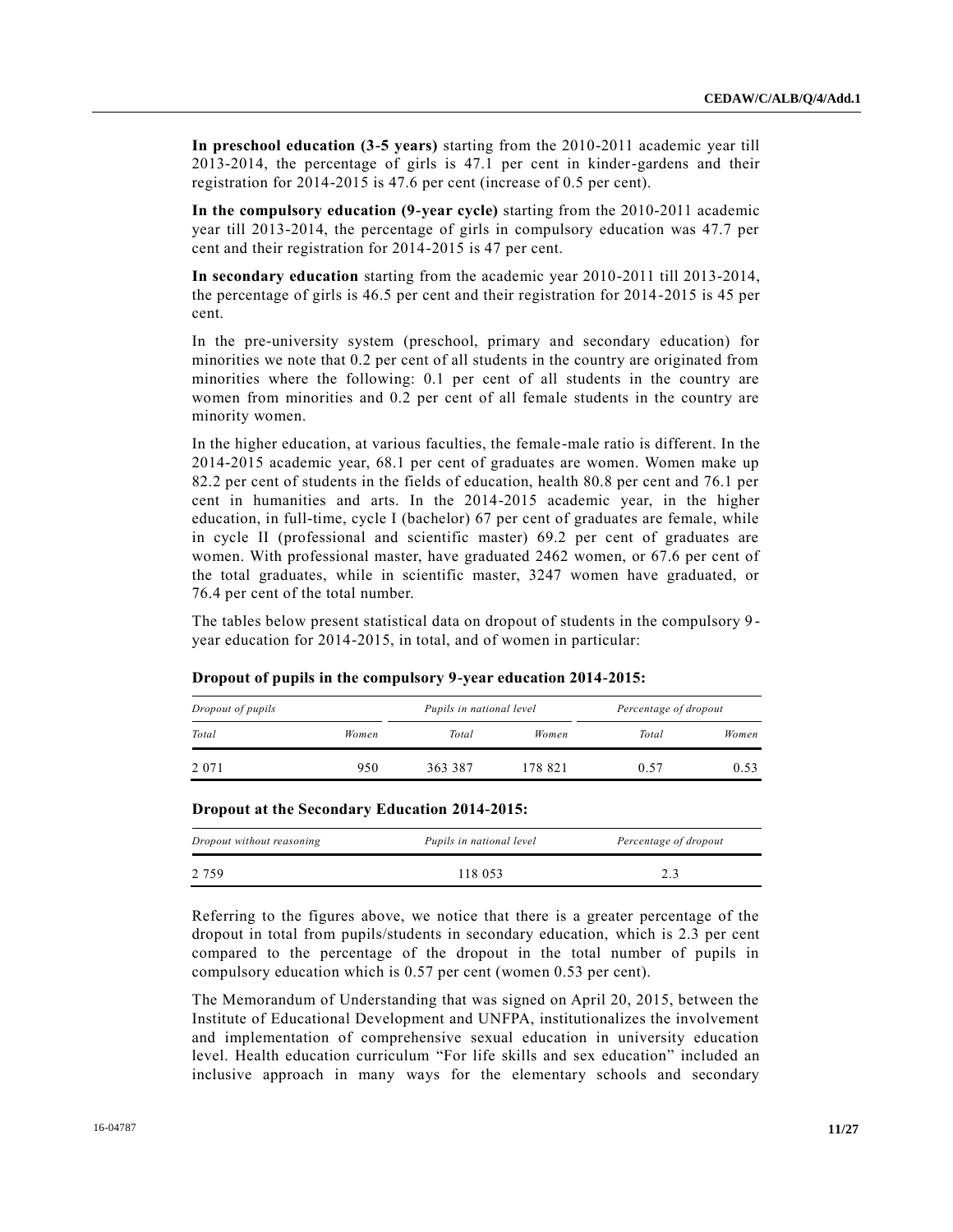education, including sex education issues. Also, the curriculum of the course "Training for Life" for the classes of 10-12, address issues related to gender education, including measures for the prevention and treatment of HIV/AIDS, etc.

In the context of a comprehensive sex education process in schools, 60 teachers of biology, civics and physical education from all over Albania were trained on the methods of learning life skills and sex education.

In the case of "physical education, sports and health", they include topics dealing with issues of sexual reproductive health and HIV/AIDS.

In cooperation with the United Nations Fund for the Population and the International Federation of the Planned Parenthood (IPPF), the "Comprehensive Sexual Education" is introduced in schools through programmes implemented so far in the districts of Tirana, Vlora and Shkodra.

# 12. **Labour Code establishes some important elements of EU acquis, dealing with occupational safety and health of employees, prohibition of discrimination, labour relations, as well as the special protection of women.**

Changes in the Labour Code provide:

- Other causes for which discrimination is prohibited in employment and vocational training, such as "sexual orientation" or "living with HIV/AIDS". The burden of the matter is left to the employers, in order to be forced to take all necessary measures to respect the principle of non-discrimination.
- A more precise and inclusive definition of "sexual harassment". The burden of the matter is left to the person who allegedly committed sexual harassment in order to strengthen measures to prevent cases of sexual harassment in the workplace.
- The obligation of the employer to ensure appropriate conditions for the work of a pregnant women or those who are breast-feeding, if they return to work after 63 days from maternal leave. In agreement with the employer, the woman who has decided to return to work after 63 days of maternal leave benefits a paid break of 2 hours within the normal duration of work or reduced duration of work with 2 hours, with the same salary as she had during the normal duration of the working day.
- Additional safeguards to ensure women return to work after the maternity leave.
- Non-Discrimination in remuneration for all and not just for men and women.

# 13. **Regarding equality in pay, Article 115 of the Labour Code is amended as follows: "The employer provides equal wage for equal work or equal value of work, without discrimination.**

Under paragraph 2 of Article 9, "discrimination" means any distinction, exclusion, restriction or preference based on gender, etc., with the purpose or effect of hindering or making impossible the exercise in the same way as others of the right to employment and occupation.

2. The direct and indirect discrimination is prohibited according to paragraph 2 of Article 9, with respect to all aspects and conditions of pay for the same work or work of equal value. Equal wage without discrimination means: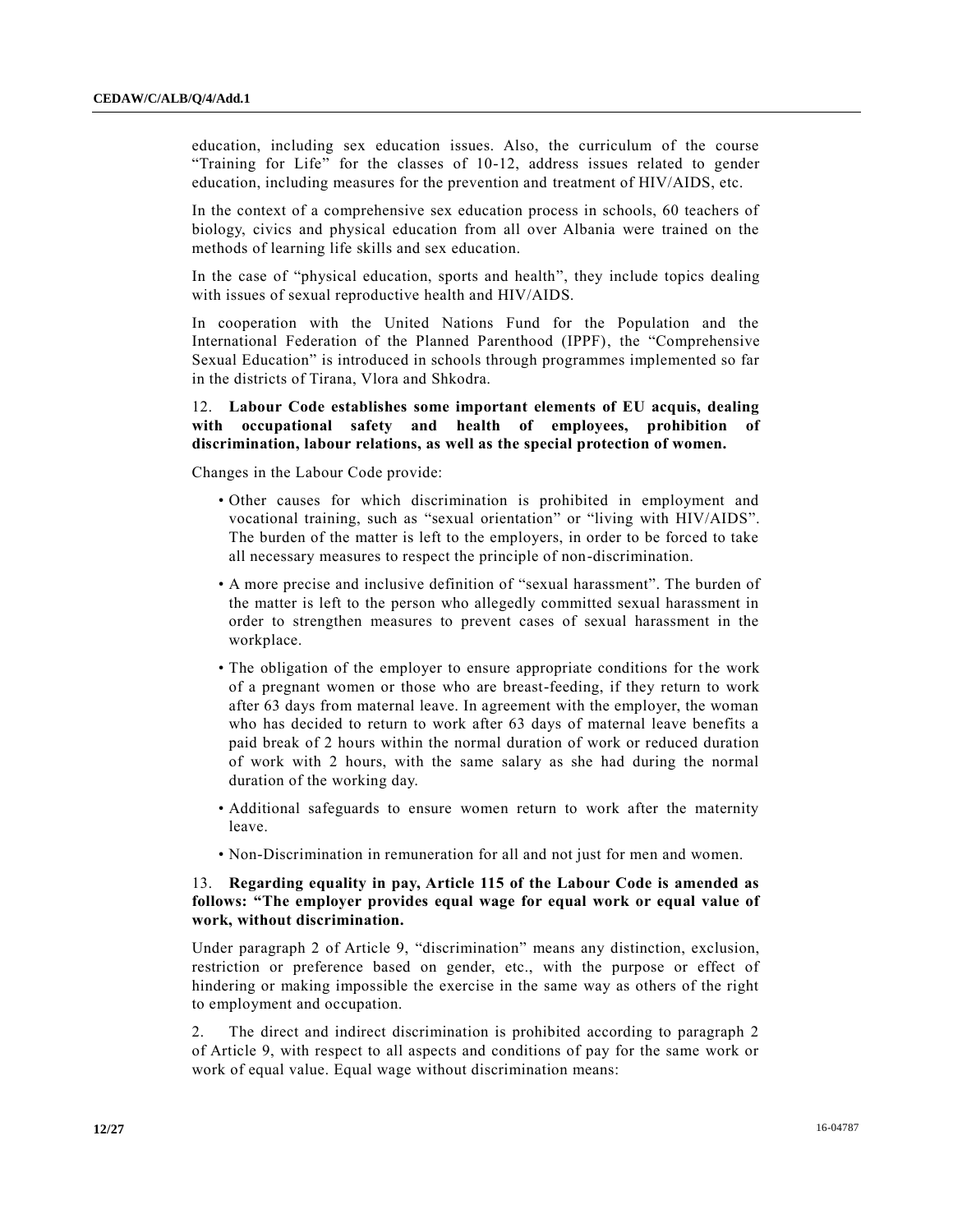(a) the wage for the same work should be calculated on the basis of the same unit of measurement;

(b) the wage for work measured with time should be the same for the same job.

3. For the purposes of this article, wage means the ordinary basic salary or minimum wage or every other payment, either in money or in kind, which the worker receives directly or indirectly by the employer of his/her, for his/her performance.

4. Equal work or work of equal value, is based on all relevant criteria, especially in the nature of work, its quantity and quality, working conditions, vocational training and seniority, physical and intellectual initiatives, experiences and responsibilities.

5. Discrimination is eliminated when the employer grants the discriminated employee a wage that includes all the advantages enjoyed by other employees in a comparable situation.

Regarding the cases of unequal treatment in the private sector, the inspectors of the inspectorates for labour, carry out controls and in case of identification of such cases, they impose penalties to the employers who violate the law.

Within the National Strategy for Employment and Skills 2014-2020, till 2020, among others, a review of the curriculum/programmes will take place; Evaluation of existing teaching materials, including their contents related to gender equality and the existence of gender stereotypes, as well as accessibility for people with disabilities;

In this context, it was organized in Tirana in November 2015 the I-st Conference "Women in atypical occupations", organized with representatives of all the Albanian technical schools and institutions in line, where the following were identified:

(a) Further qualification of teachers and directors of schools in teaching and learning for promoting gender equality and creating a school climate sensitive to gender equality issues in technical schools.

(b) Qualifications and support in the field of raising awareness of parents, companies, students from the IT sector as an option for the formation of girls.

(c) Avoidance of barriers to the access of girls in schools of IT because of inadequate dormitories: Advising regarding guidelines etc.

State Police continues to protect police officers from all forms of sexual harassment and abuse with the authority of the State. For this purpose with the Order of Director of State Police no. 96, dated 10.02.2015, was approved an internal policy on "Treatment of cases of harassment and sexual harassment in the State Police ". For the acquaintance and its application in practice, trainings were developed with police officers in the 12 Local Police Departments.

14. **Family Planning Centres are integrated in health centres in urban and rural primary health-care centres, as well in maternities. All centres are supplied with and offer free of charge, several types of modern contraceptives. They are equipped with trained personnel for the provision of modern contraceptive methods and provide information on family planning and**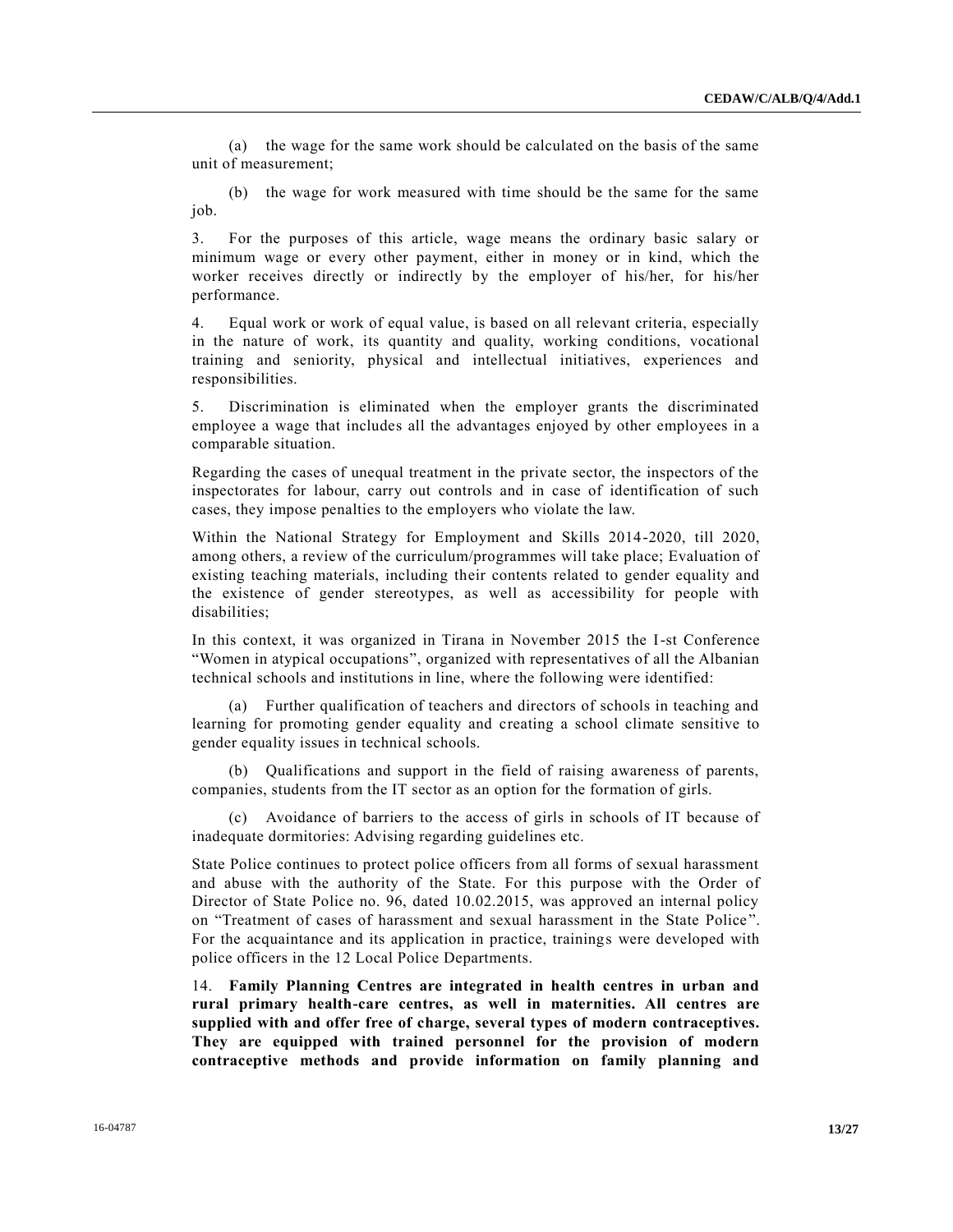# **counselling. Family planning services, counselling and modern contraceptive methods in primary health-care system continues to be provided at no charge to every woman, living in villages or towns.**

One of the priorities of the MoH to successfully implement the Family Planning national programme, is to increase not only the geographical access to these services, but also their quality.

The package of Primary Healthcare Services, which was revised and approved by Council of Ministers' decision no. 101, dated 04.02.2015, clearly defines that services of family planning, counselling and contraceptives must be fully integrated into the services of reproductive health, what services should be provided by health centres' staff. In this context, including the system of referral services and what services to be delivered in the community, the standards which the services should have in accordance with clinical practice guidelines prepared by the departments of family medicine, what equipment, medications and medical reports should be kept in such centres etc.

During 2014 it was conducted the second review of the Strategy of National Contraceptive Security 2012-2016 which, inter alia, stipulated that after 2015 the entire population, and not only those in need, to be provided free contraceptives. That provision is not yet implemented due to budgetary restrictions. In September 2015 a working group designated by the Minister of Health began its work on revising the new health strategy for the years 2016-2020, where the reproductive health and family planning are among the priorities.

Regarding HIV cases in Albania, our national statistic provides that until November 2015, there were 870 cases of infection, while the number of children affected by this virus was 40. Transmission from mother to child has been found in 31 cases. Only 6 cases had received HIV through blood transfusion or its derivatives, while in three cases is not determined the route of transmission. 7 of the infected children have died from AIDS.

Referring to the recent period 2012-2015, we identified 13 cases of vertical transmission from mother to child. Based on the child's birth date and the date of diagnosis, we can say that in the years 2012-2015, were identified 9 HIV positive pregnant women, who were diagnosed only after the birth of their babies.

None of these mothers had been tested during pregnancy. The reason for testing was the baby's health problems in 6 cases, in 6 other cases the reason of the test was epidemiological tracking, and in one case was an abandoned baby, subject to examination for documentation purposes.

Apart from the above cases, there were reported 6 cases of women that knew in advance their positive status in HIV, however learning afterwards that they were pregnant (one case in 2012, two in 2013, one case in 2014, and 2 cases in 2015). Five of them have received therapy in advance and in one case ARV therapy began in the fifth month of pregnancy. The actual number of children receiving ART therapy is 16; the rest of children are receiving it as adults.

MoH approved at the beginning of 2015 the strategy and guidelines for screening of pregnant women for some infectious agents, including HIV testing. According to this strategy pregnant women are offered screening for HIV infection, in order to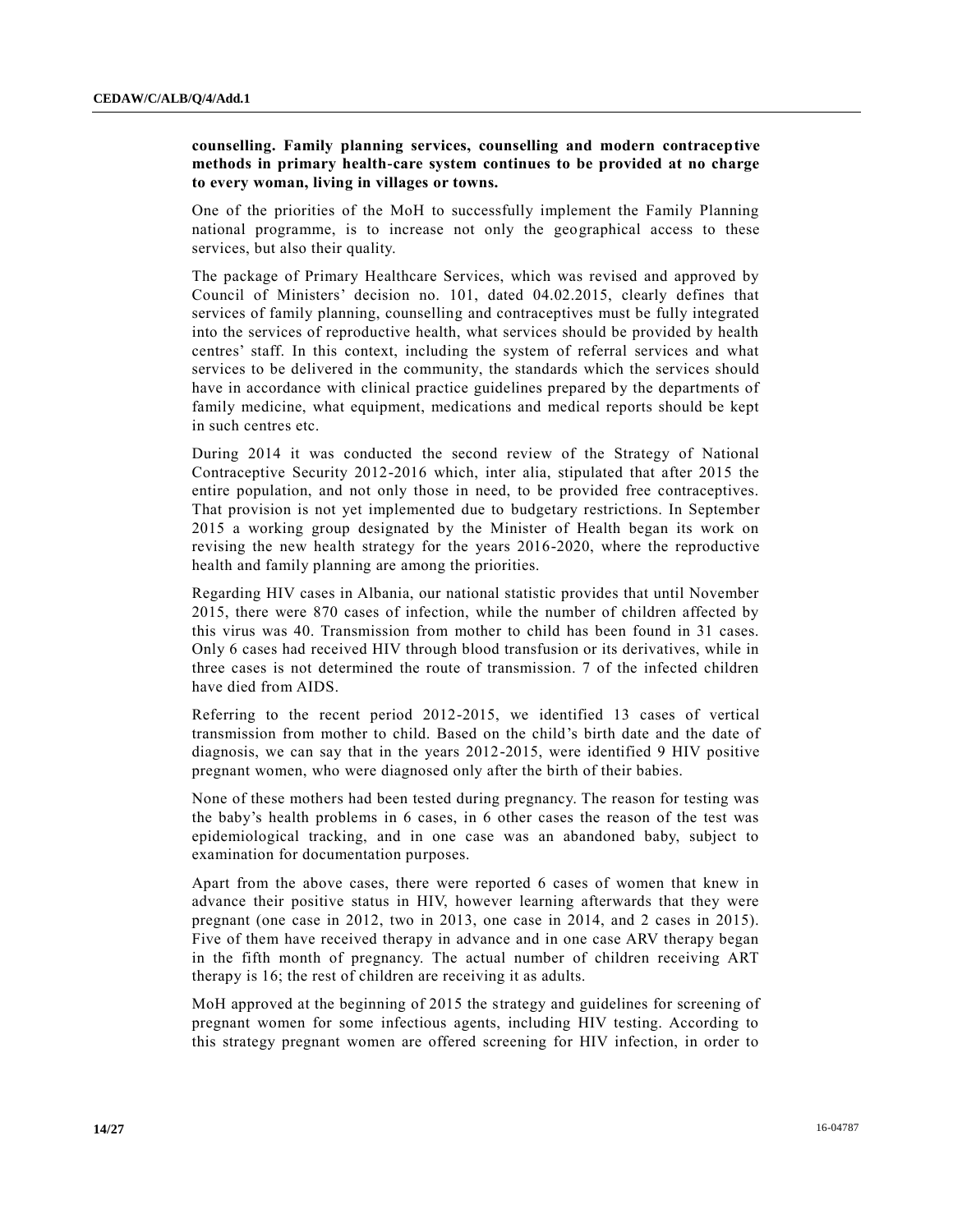make it possible to reduce the risk of transmission of the virus from mother to child, and to protect women's health.

For the first time, in 2015, a pregnant woman was diagnosed as HIV positive during the 37th week of her pregnancy. That triggered the reaction from MoH to develop by the end of 2015, the guidelines for managing the cases of pregnant women positive with HIV.

#### 15. **Social and economic benefits**

The Albanian Government has undertaken three major reforms: a) reform of economic assistance, which is being piloted in three regions of the country, b) reform of the system of evaluation of disabilities (both reforms are undertaken within the framework of implementing the joint project with the World Bank "Modernization of Social Assistance in Albania", as well c) reform of social services.

After the adoption of the legal framework and the completion of the digitalization of the financial assistance scheme (establishment of national electronic registry), since June 2014, is being piloted a new scheme of financial assistance to three pilot districts of Tirana, Durres and Elbasan, which cover about 40 per cent of the total population of Albania.

This new scheme has made possible the application to be subject of a more efficient and transparent process. Some excluding criteria are removed, application procedures are simplified and applicants' data are being verified with other institutions through the Management Information System.

Economic aid is received/handled by the wife of the head of family, in order to stimulate a better administration of these funds. Likewise, there are some additional provisions that enable a better administration of these funds when the head of family is a woman. According to statistical data for the period September-October 2015, economic aid is received by 9253 families headed by women; of which 86 victims of domestic violence and 9 victims of trafficking.

Since 2014 women who receive social care services in public centres, are given 3,000 Albanian Lek (about 25 USD) per month for personal expenses. 334 women are beneficiaries of social services in public social care centres, while at non-public social care centres, there are 1818 women beneficiaries.

Since 2014 there are organized series of awareness raising campaign with citizens on social services reform, also there are distributed many informative brochures.

# 16. **Older women**

In July 2014 there were adopted some amendments to the Law No.7703/11.05.1993 "On Social Insurance", whereas for the first time it was provided that all senior citizens over age 70 years, resident in Albania during the last 5 years, and who do not meet the necessary criteria for obtaining a regular pension, will receive a social pension.

According to the data in 2015, a social pension have benefited 1628 older women out of 1811 persons in total; public social care were provided to 142 old women out of 473 persons in total, while at non-public centres such services were provided to 95 old women out of 269 persons in total.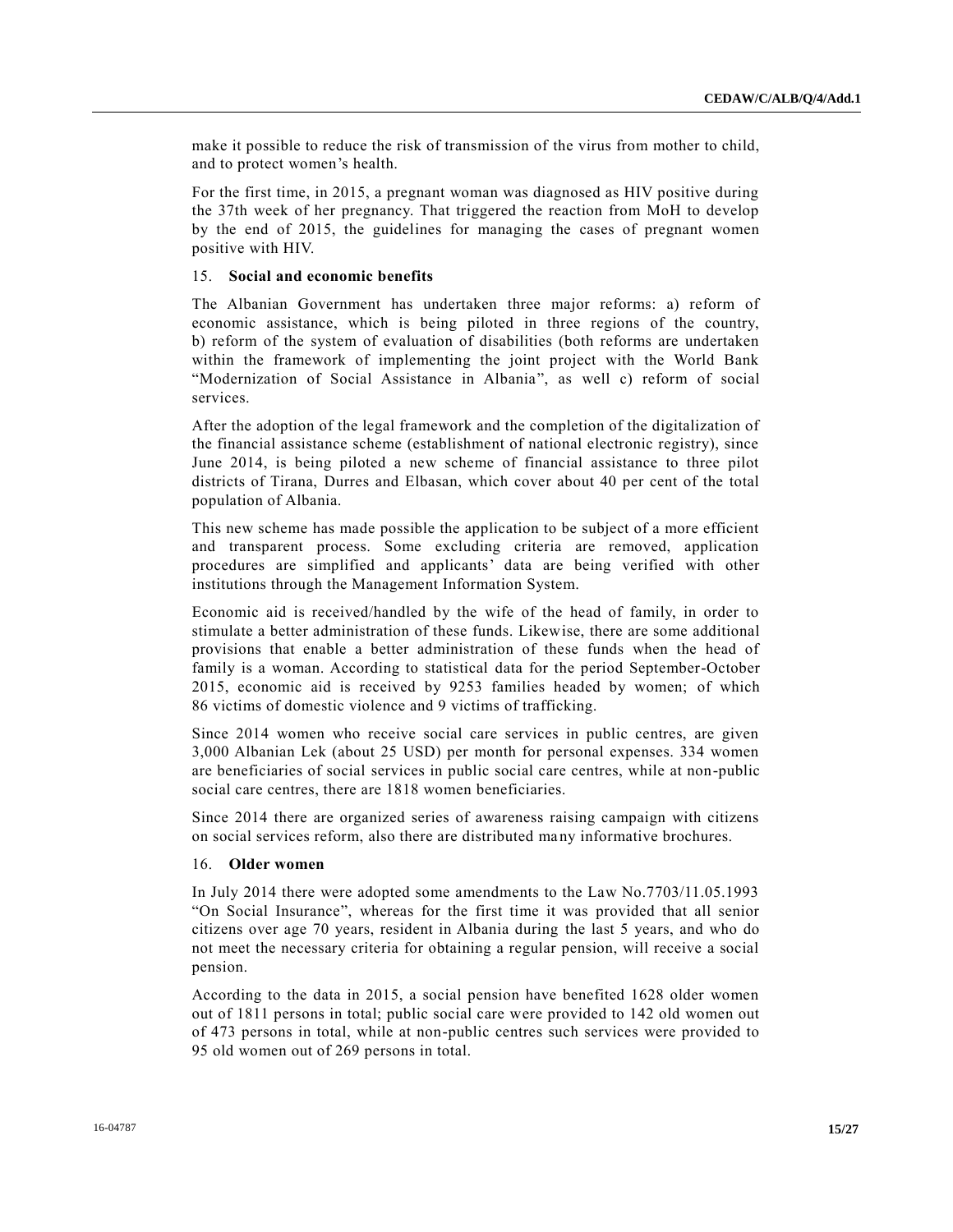# 17. **The official data and studies on the situation of Roma/Egyptian women and girls are being developed only during recent years. According to the 2011 census, the Roma population counts 8301 persons, the Egyptians population 3368 persons — less than 0.5 per cent of the total of 2.8 million inhabitants of the country.**

Early marriages and early parenting are very common in these two communities. At 20 years, 60 per cent of Roma women are married and 43 per cent of girls aged 18 have given birth to a child. Very early motherhood (between 13-17 years) affects 34 per cent of Roma and 13 per cent of Egyptian adolescents (2.5 per cent national).

Specific laws on gender equality and eliminating domestic violence are in place. National Strategy on Gender Equality and Reduction of gender-based violence and domestic violence, are important documents for the promotion of gender equality and ending domestic violence among women and girls part of the Roma and Egyptian communities. Besides that, it was adopted and being implementing an Action Plan for Roma and Egyptian, which identifies concrete measures regarding civilian registration, access to the justice system, education and the promotion of intercultural dialogue, employment, education and training, health care. It also includes areas of housing and social care, aiming to improve integration of Roma/Egyptians communities, especially women and girls in such communities.

Pursuant to Law No. 9669 dated 18.12.2006 "On measures against domestic violence", it is set up a national electronic system for cases of domestic violence, where one of its components, is the data collected for cases of domestic violence for Roma and Egyptian population. The National Centre for Treatment of Victims of Domestic Violence since the beginning of 2011 is providing its services to women and girls of the Roma and Egyptian communities.

Throughout these recent years, commitments are made to increase the level of education, vocational trainings and employment opportunities for Roma and Egyptian population.

On the occasion of International Roma Day, on 8 April 2015, the Ministry of Social Welfare and Youth has organized a workshop with the participation of women from Roma and Egyptian communities from several cities in Albania. This workshop aimed at boosting the scale of involvement of Roma/Egyptian communities in the civil society and in decision-making processes in our country.

In partnership with UNDP, through the project "Supporting the social inclusion of Roma and Egyptian communities", has supported some young Roma and Egyptian women in running their small businesses.

For 2015, there have being identified many various associations of Roma and Egyptian communities, committed to empowering the Roma and Egyptian women through self-employment and vocational training.

During last years, 7 trainings were conducted with the participation of over 140 women throughout the country, dealing with such issues as the right to vote, family voting, etc. There have been many cases where representatives of Roma/Egyptian communities have run for elections of local council members, thus showing their intention for a stronger participation and social inclusion to the Albanian society. This lobbying has brought some successful cases, such as employment in local and central State institutions.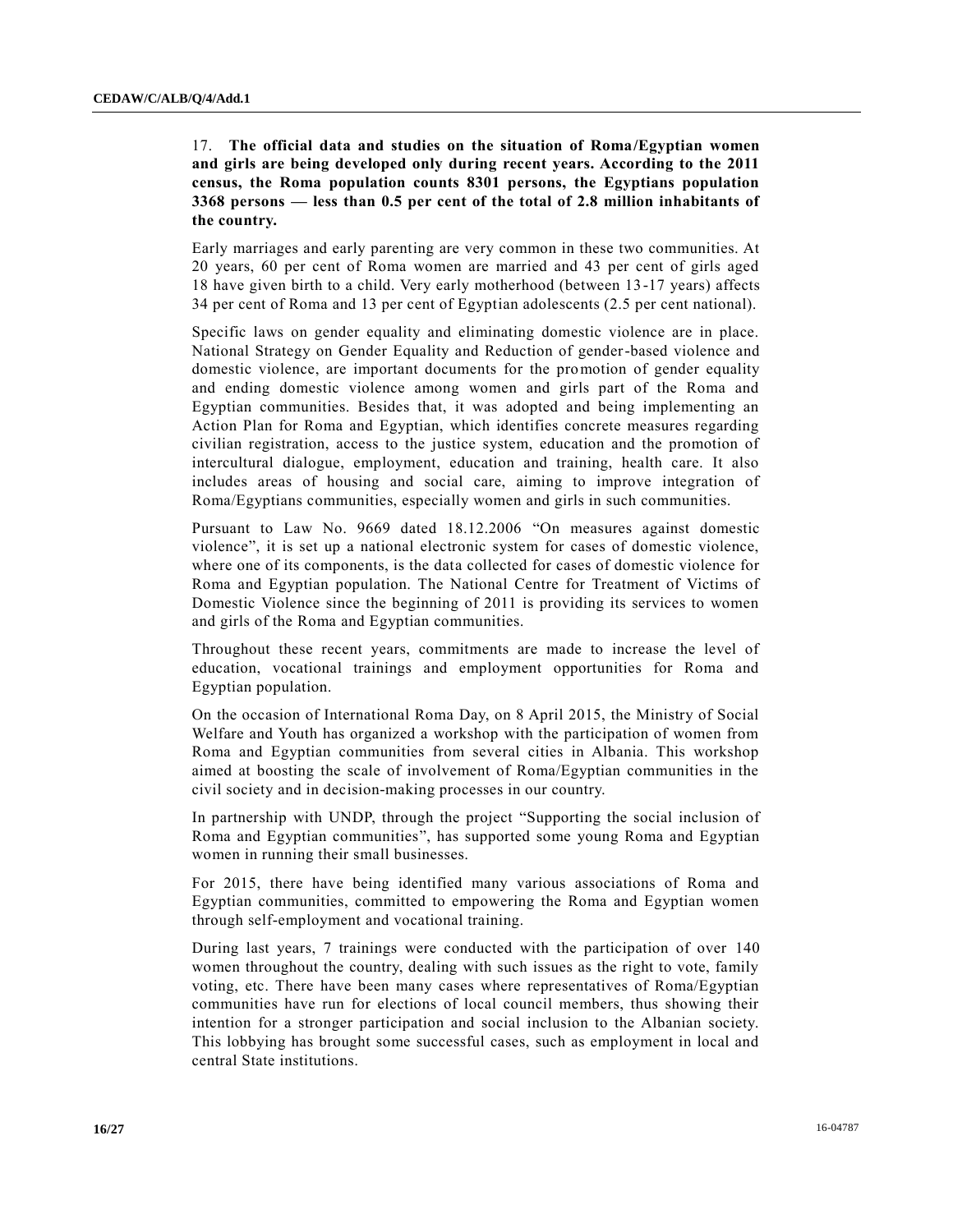Regarding the Roma and Egyptian education, the Ministry of Education and Sports (MES) allows registration of Roma children in school without a birth certificate and support projects for free of charge distribution of textbooks and scholarships for children whose parents are unemployed, intended for Roma children at all levels of education. Starting from the 2011-2012 school year, Roma children in compulsory education are receiving free textbooks. Starting from the current academic year 2015-2016, free textbooks are distributed also to the Egyptian children.

For the 2015-2016 academic year free textbooks are distributed for approximately:

- 3205 Roma children
- 4673 Egyptian children

Existing legal and regulatory framework gives preferentiality to the education of children from Roma and Egyptian communities. Law No. 69/29.06.2012, "On Education" aims at ensuring the constitutional right to education for all. MES is working on:

(A) Fight against models of discriminating behaviour in schools;

(B) Duly implementation of national legislation. Regional Education Directorates are instructed and checked on creating facilities for the Roma/Egyptians community enrolment in schools and for equal treatment of these children.

According to Decision no. 911, dated 11.11.2015 of the Council of Ministers "On the financial quotas of food canteens and dormitories, State scholarships and payments of pupils and students in public educational institutions for the academic year 2015-2016", all Roma and Egyptian students are entitled to receive scholarships. Further, by DCM. 680, dated 07.29.2015 was approved a pilot project "On measures to promote learning, attendance and progress of Roma and Egyptian students at school" Naim Frasheri", in Korca town for the academic year 2015- 2016".

MES has taken the necessary measures to address the difficulties faced by Roma children in the education system at all levels, by including effective representatives of Roma communities in all phases of the preparation of educational programmes. There are ongoing projects on differentiated/additional teaching of students coming by Roma community with modules prepared by the Institute of Education Development-MES. Also, there are organized trainings in schools with parents of Roma children, to help them to learn Albanian.

With a view to improving the qualifications of teachers in terms of high sensitivity issues such as ethnic diversity, within the "Programme for the integration of Roma history and culture" in the curriculum there have been some improvements in the "preparation of trainers in education".

In cooperation with the local government, one successful approach is identified as to organize additional/reinforcement classes to curb dropout of Roma children.

Improved system of collecting statistical data is in place and it could clearly identify all the students who dropout from school and come from the Roma and Egyptian communities, as well areas where a second chance for them could be provided. In addition to this, a clear documentation is designed for students attending any form of education, with a view to facilitate their integration in schools.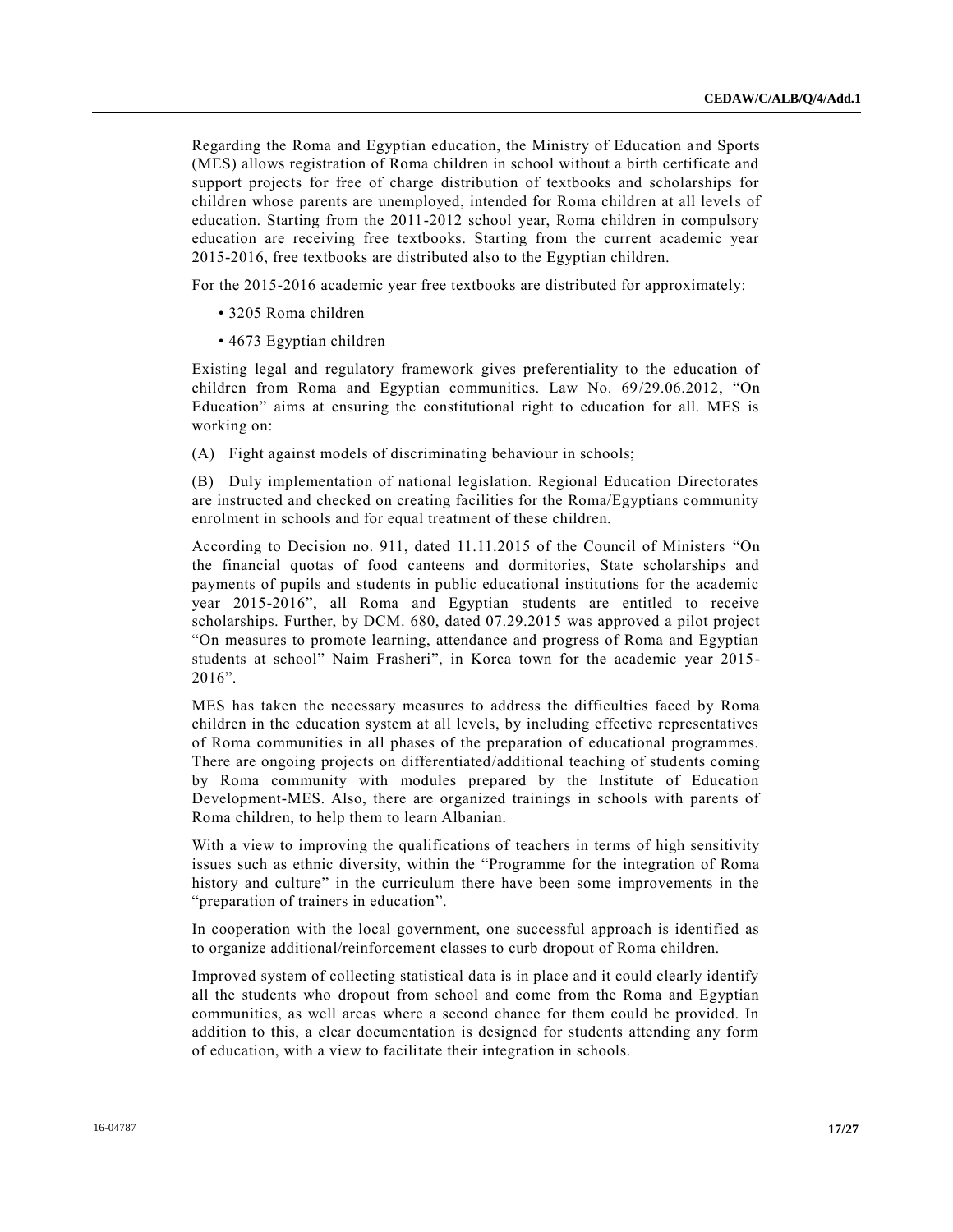| Academic year | Preschool | Compulsory | High school | Total   |
|---------------|-----------|------------|-------------|---------|
| 2009-2010     | 681       | 2866       | 29          | 3 5 7 6 |
| 2010-2011     | 516       | 2888       | 94          | 3 4 9 8 |
| 2011-2012     | 560       | 3 4 3 5    | 113         | 4 1 0 8 |
| 2012-2013     | 664       | 3 2 3 1    | 200         | 4 0 9 5 |
| 2013-2014     | 619       | 3 3 7 0    | 176         | 4 1 6 5 |
| 2014-2015     | 921       | 4 4 3 7    | 422         | 5 7 8 0 |

The following give you full statistics for Roma children in pre-university educational system from 2009 to 2015:

During the academic year 2015-2016:

In public compulsory education were registered:

- 322,367 students, out of which, 152 254 or 47 per cent are girls;
- 5766 Roma, out of which, 2565 or 44 per cent are Roma girls.

In public high school education were registered:

- 105 860 full-time students, out of which, 50 691 or 47 per cent are girls;
- 558 Roma students, out of which, 212 or 37 per cent are Roma girls.

The number of Roma students attending high schools still remains unsatisfactory. The policy area "Education and promotion of intercultural dialogue" under the National Action Plan for Integration of Roma and Egyptian 2015-2020, contains the strategic framework of providing quality and inclusive education for Roma and Egyptians children and to promote intercultural dialogue.

#### *University education*:

According to the Decision of the Council of Ministers no. 517, dated 1.08.2015 "On admission fees and tuition fees at public institutions of higher education in the first cycle of studies, full-time and integrated programmes of the second cycle, for the year academic 2015-2016", Roma and Egyptians students are exempt from the annual tuition fee. For the 2015-2016 academic year, they are allocated 65 quota for Roma students and 20 for Egyptian students.

#### *Post University education*:

During current academic year there is an increase of 33 per cent of admission quotas allocated to Roma and Egyptians candidates, who also receive 100 per cent fee reduction for the first cycle of studies and 50 per cent for the second cycle.

### 18. **Women in detention facilities are kept and treated until the assessment and assignment of security measures by the court.**

The detained women or girls to whom the court authorities have decided to issue as a precautionary measure "arrest in prison", are transferred in the institutions of the General Directorate of Prisons.

During the treatment in facilities and security rooms in police stations this category of persons is entitled to all the rights provided by law.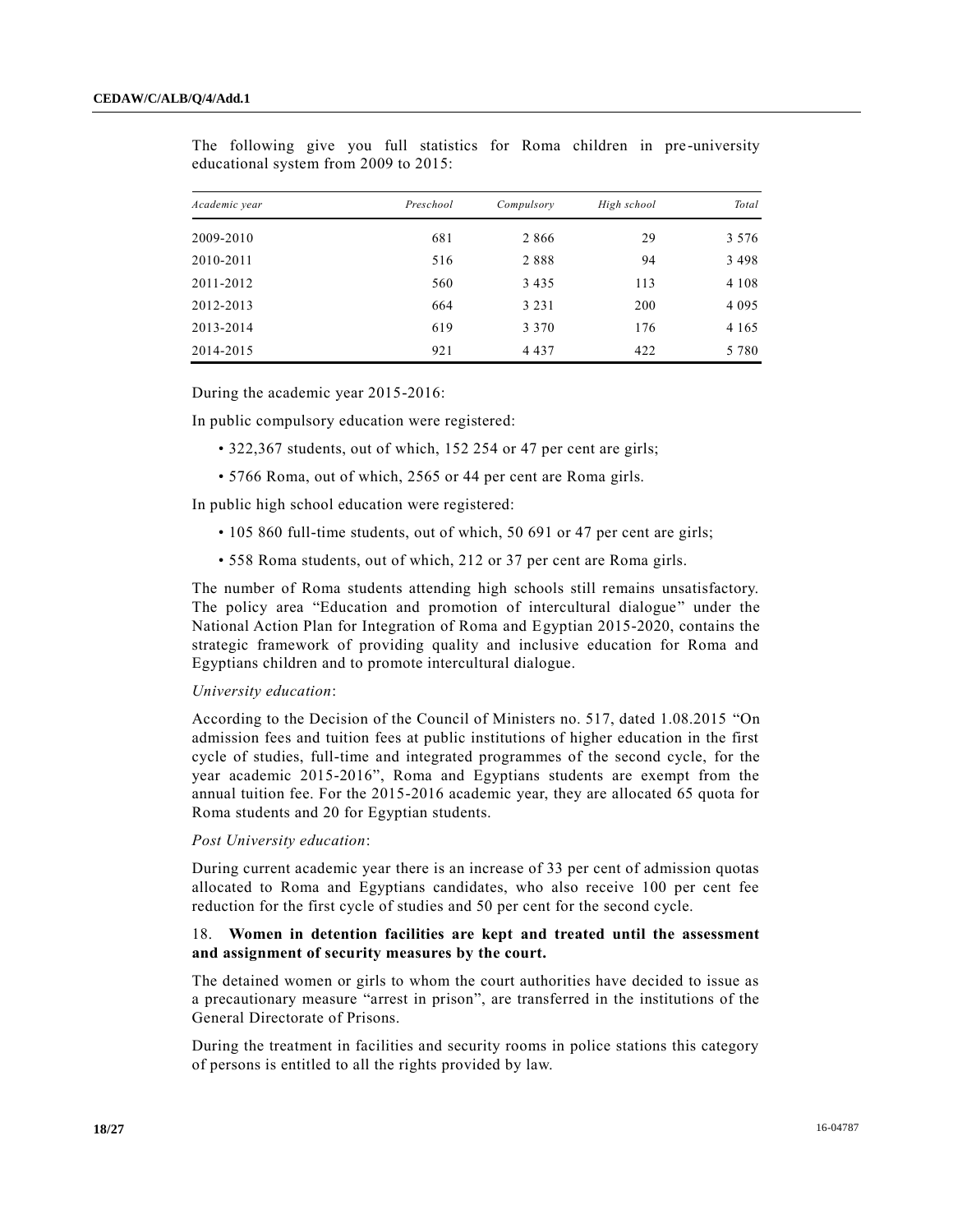Rules and procedures for keeping, treating and securing the arrested/detained in the police units are defined in the Manual of Rules and Standard Procedures for treating and securing the arrested/detained persons in the police units that, inter alia, provides for women/girls to:

- stay in separate rooms and separate from the adults/men and children,
- receive additional tools/materials for maintaining personal hygiene and for cleaning of the premises (washing detergents, soap, paper towels, etc.)
- keep and use of such items as toothpaste, toothbrush, paper and pencil to write.
- perform all actions with the arrested/detained in the presence of a female police officer.

By order no. 679 dated 07.05.2014 by General Directorate Police, there were inserted some amendments to the Manual on rules and standard procedures for treating and securing the arrested/detained in the police units, where it is provided for women/girls some additional benefits including:

- Breastfeeding mothers have the right to perform breastfeeding of their children while they are detained/arrested, according to the procedures adopted for this purpose.
- Recognition of the right to arrested/detained persons, including women by a final decision of imprisonment, to meet their family and their relatives up to the transfer to the penitentiary institution.
- Recognition of the right to arrested/detained persons, including women, with impaired vision to keep optical glasses while in the security rooms.

The meetings of family members with the arrested/detained women with children, who are not breastfeeding, during the stay in the premises of the police, are realized with the authorization of the prosecutor of the case.

During 2015 in the premises of the security rooms are kept and treated 325 women/girls.

19. **Currently we are in process of drafting the National Action Plan for Disabled Persons 2016-2020, in accordance with the principles defined by the UN Convention, taking into account the identified needs of specific categories, such as children and women with disabilities.**

The Framework Law Nr.93/2014 "On the inclusion and accessibility for people with disabilities", uphold the principles of non-discrimination, participation, equality (including gender equality), which ensure that persons with disabilities have equal opportunities.

The National Council on Disability, the highest policy advisory body, applies as one of the criteria for selection of its members from the civil society, the inclusion of different categories of disability, age and gender.

In addition, we have undertaken the following legal framework improvements:

DCM no. 708 dated 26.08.2015 "On types, frequency and manner of reporting of statistical data on disability from State structures at central and local level", aiming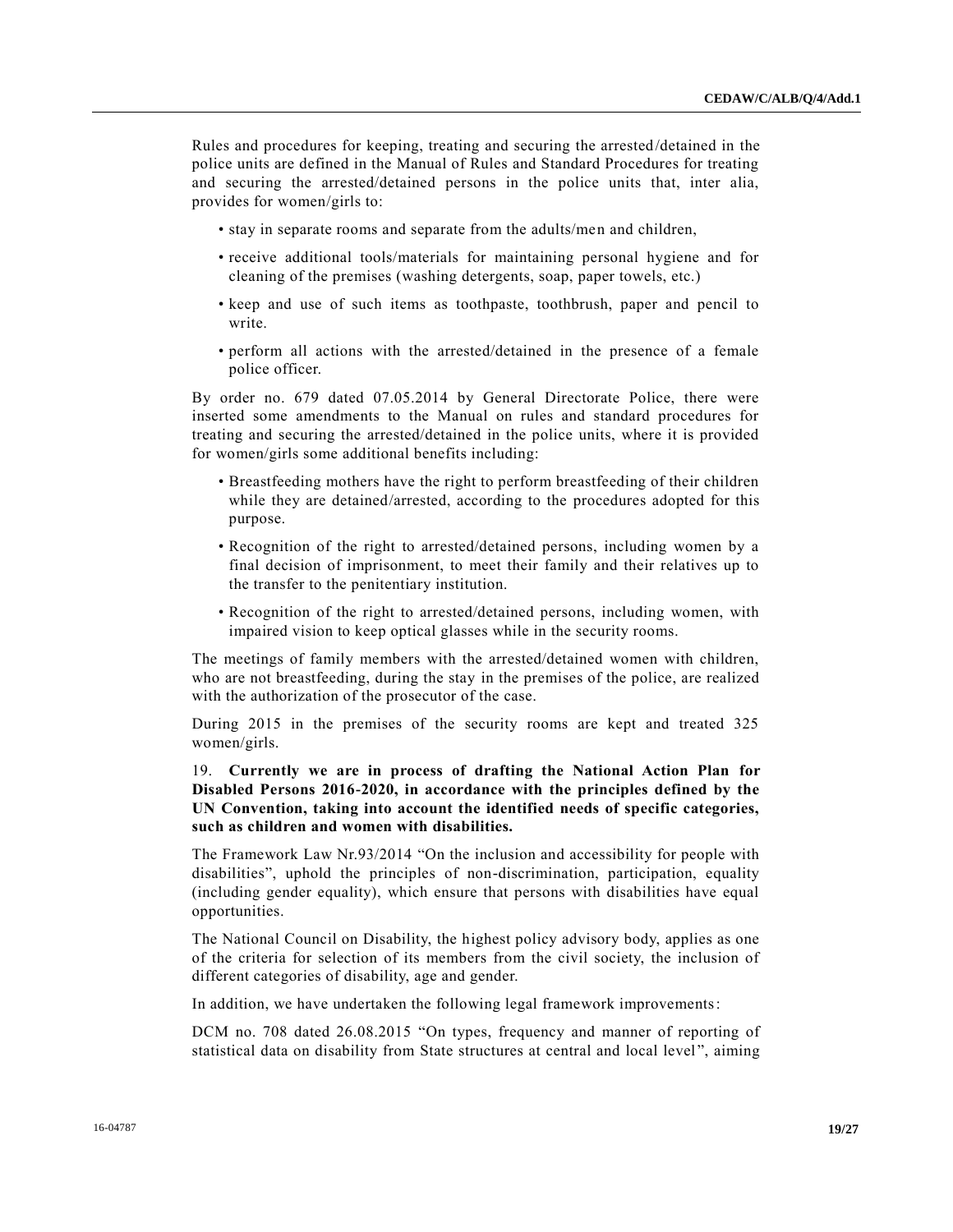at collecting data for such category of persons and improving their access to such institutions.

DCM. 1074, dated 12.23.2015 "On measures to remove the environmental and infrastructure constraints in providing public services", aiming to enable access to housing, transport, health, social care, education, employment and services for creating a barrier-free and inclusive environment.

According to a recent study, conducted jointly by the Ministry of Social Welfare and Youth, INSTAT and UNDP, the total number of people with disabilities, over 15 years old, is about 137,435 people from 75,239 people with disabilities are women, who have a type of disability, face barriers of various kinds and most of them have no proper education.

This study served for the purpose of identifying the nature of the problems related to the environment, communications, providing better services and perceptions in society.

Regarding measures for employment and vocational training, the Strategy for Employment and Trainings 2014-2020, provides measures for vulnerable groups. Also, DCM No. 27, dated 11:01.2012 "On employment promotion programme for women of special groups", as amended by DCM. 189, dated 04.02.2014, includes special incentives in particular for female job seekers with disabilities.

Also, women in need are benefiting from social protection program, which includes economic assistance.

Victims of domestic violence (women, elderly, persons with disabilities, etc.) during the duration of the protection order or of the order of emergency protection, which are not treated in institutions of social care, receive economic aid of 3000 ALL per month.

Women/girls with disabilities, who are detained or prisoned are treated in respect of their fundamental rights and freedoms, without any discrimination and measures are taken to prevent any act of gender-based violence. In cases of violence against women and minors, are taken into account their gender-specific needs (see no.18 for more detailed information).

Regarding the inclusion in public life, we could bring an excellent example. Currently as a deputy Minister of Social Welfare and Youth, is appointed a woman with disabilities. The current legal framework contains several provisions for promoting and enabling the participation of disabled individuals to the public life.

The Ministry of Urban Development is coordinating the efforts at the national and local government levels, to enable allocation of social housing for groups with low and middle income, and especially for vulnerable people, including people with disabilities.

20. **Regarding the education of women and girls who live in isolation because of the feud, during the 2014-2015 academic year, 16 isolated children attended compulsory education: 13 children in Shkodra and 3 in Malesi e Madhe, of whom 5 were girls.**

During the 2015-2016 academic year, education is provided to 5 isolated children in Shkodra, of whom 2 are girls.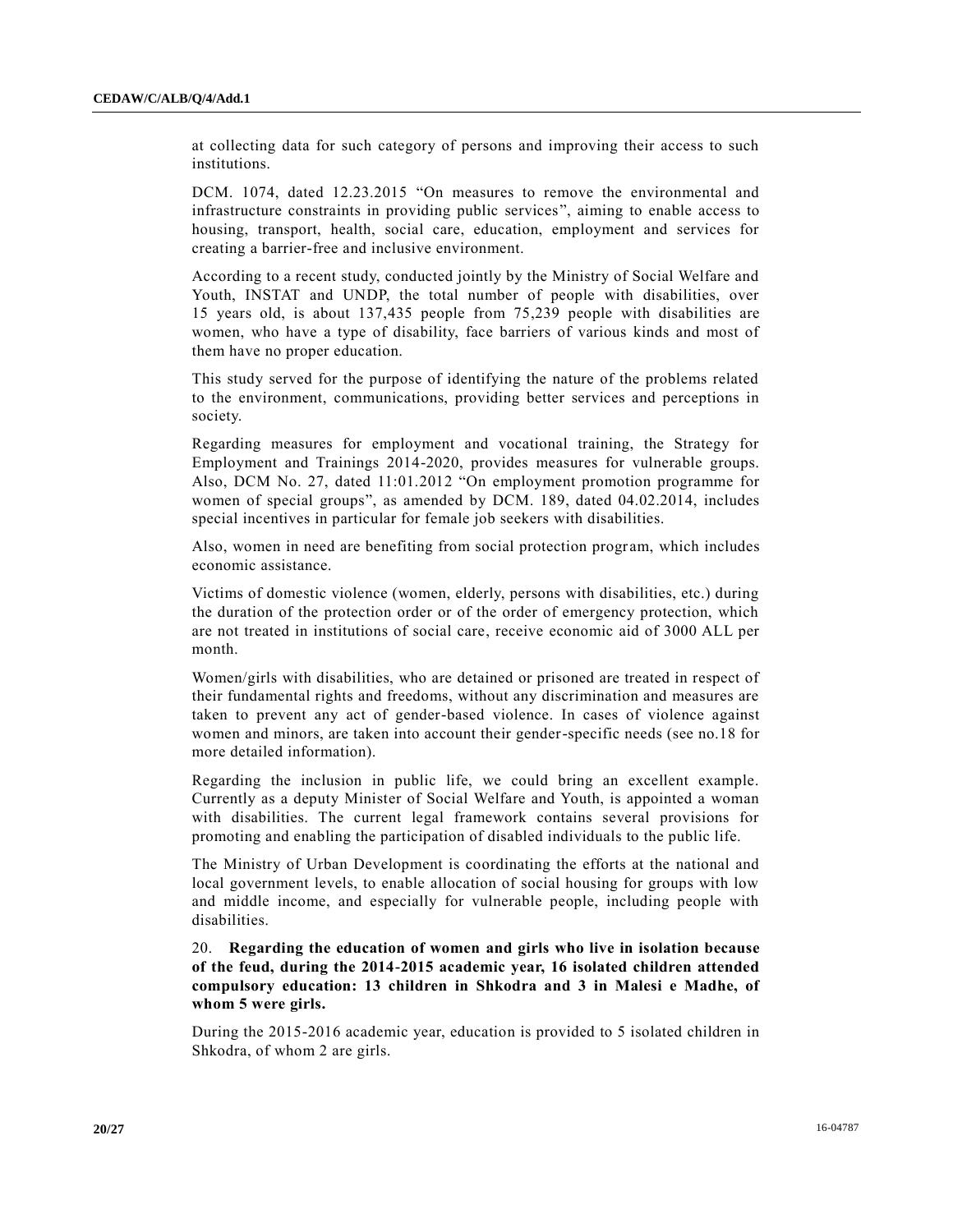The Ministry of Education and Sports will intensify its efforts to improve the educational situation of marginalized groups, by increasing access to education, promoting long-term education and training, especially for women and girls.

21. **The asylum seeker after applying for asylum to the competent authorities at the border or within the territory of the Republic of Albania is accommodated in the National Reception Centre for Asylum Seekers, where he has the right to stay until the end of all procedures for determining the refugee status. Immediately after the accommodation in the National Reception Centre for asylum seekers, he fulfils the Application Form for a residence permit and this application is forwarded to the relevant structures of the Ministry of Internal Affairs.**

All asylum seekers during the procedures where he is monitored by the authority responsible for determining his status, has the right to an interpreter if he does not possess the language in which the proceedings are being proceeded. In addition, asylum seekers, refugees and displaced persons have the right of contact with the Office of the High Commissioner for Refugees of the United Nations (UNHCR). UNHCR representatives have the right to meet with any asylum seeker, refugee or protected person, in the territory of the Republic of Albania.

During the stay of the asylum seekers in the premises of the National Reception Centre for Asylum Seekers, he is facilitated in means of communication with all the relevant structures which he would like to address to, given the fact that in the structure of the centre exist the position of the Specialist (Translator). In the cases with difficulties in communication, a translator speaking his language is provided to him.

Following the request for application of the asylum seeker, he is obliged to give all the necessary information that is required. During this procedure, the asylum seekers is provided with a legal representative who is a specialist at refugee issues, and who follows all the steps of the subsequent procedures. During this procedure, the employees of the Asylum Support Sector and the Psychologist of the centre provide their assistance in relation with this procedure.

After filling the application for asylum, within a period no later than 21 days, the asylum seeker has the right to be heard by the appropriate authority for all his statements given during the application. Usually, a female asylum seeker is heard and questioned by female officers. Also, the hearing may be attended by a representative of UNHCR. Furthermore, during the hearing procedure employees of the Asylum Support Sector (QKPA's structure), and especially the psychologist of the centre, gives his assistance in relation with this procedure.

The responsible authority within 30 days of the hearing sends to the asylum seekers and UNHCR a copy of the decision, but, in any case, not later than 5 days from the date of the decision. All decisions on the allocation, revocation, termination or revoking refugee status, the refugees may appeal to the competent court for administrative matters, in accordance with the legislation in force.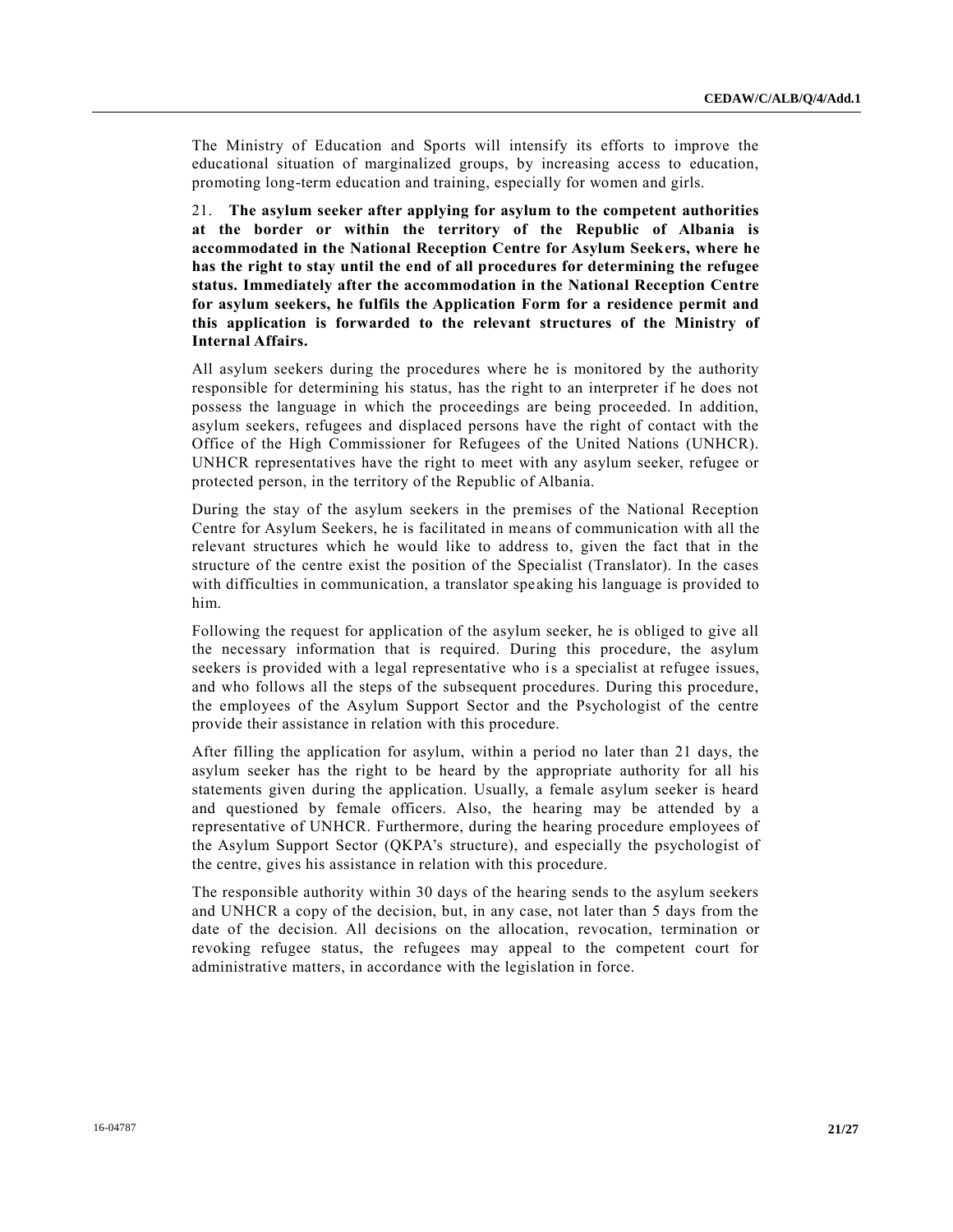# **Annex**

# **Training**

| No | Dates               | Subject                                                                                                                | Participants<br>in total |
|----|---------------------|------------------------------------------------------------------------------------------------------------------------|--------------------------|
| 1. | 16-17 January 2014  | Family issues of external nature.                                                                                      | 18                       |
|    |                     | • Domestic legal framework and conventional standards in<br>line with the Hague Conventions                            |                          |
|    |                     | • Marriage of external nature                                                                                          |                          |
|    |                     | • The annulment of marriage                                                                                            |                          |
|    |                     | • Divorce                                                                                                              |                          |
|    |                     | • Property rights                                                                                                      |                          |
|    |                     | • Adoptions                                                                                                            |                          |
|    |                     | • Parental rights                                                                                                      |                          |
|    |                     | • Custody                                                                                                              |                          |
| 2. | 8 February 2014     | Changes to the Criminal Code [with the law 23/2012 and<br>Law 144/2013]:                                               | 42                       |
|    |                     | • Acts against the person and crimes against life.                                                                     |                          |
|    |                     | • Criminal acts affecting free elections and the democratic<br>election system.                                        |                          |
| 3. | 10-11 February 2014 | The principle of the best interest of the child and its<br>application in judicial jurisprudence.                      | 21                       |
|    |                     | • International and conventional standards.                                                                            |                          |
|    |                     | • The role of parents in determining the best interest of the<br>child.                                                |                          |
|    |                     | • The role of psychological assessment.                                                                                |                          |
|    |                     | • Determine the best interest of the child in cases of<br>divorce.                                                     |                          |
|    |                     | · Property rights and parental responsibilities in view of<br>the interest of the child                                |                          |
|    |                     | • Exercise of Parental Responsibility and the role of the<br>court in the guiding the exercise of this responsibility. |                          |
|    |                     | The right to family life under Article 8 and 12 of the<br>ECHR.                                                        |                          |

<sup>&</sup>lt;sup>1</sup> Judges, prosecutors, judicial police officers, candidates for magistrate etc.

**\_\_\_\_\_\_\_\_\_\_\_\_\_\_\_\_\_\_**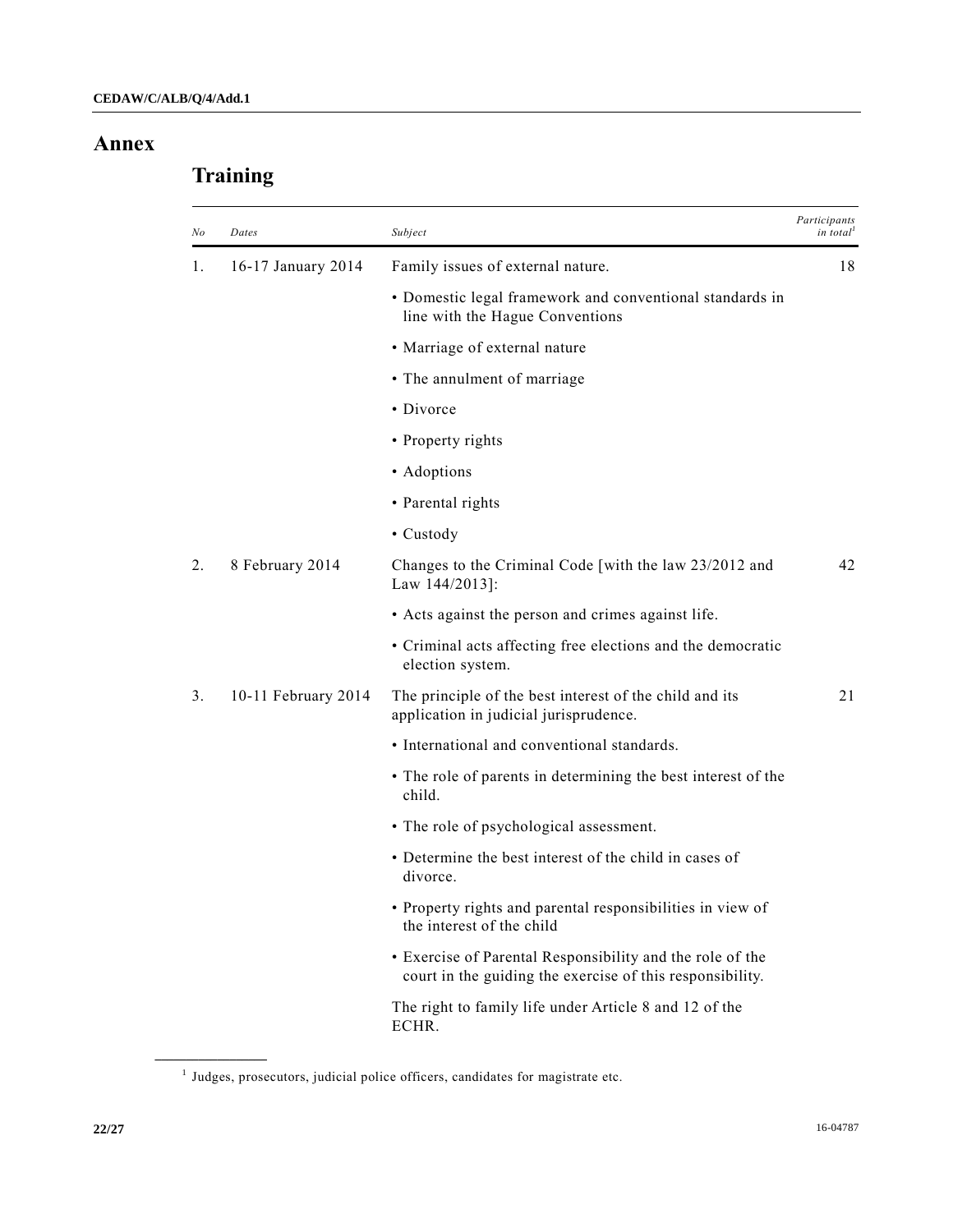# **CEDAW/C/ALB/Q/4/Add.1**

| No | Dates            | Subject                                                                                                                                       | Participants<br>in total <sup><math>\ell</math></sup> |
|----|------------------|-----------------------------------------------------------------------------------------------------------------------------------------------|-------------------------------------------------------|
|    |                  | • The meaning of "private life" versus "family life".                                                                                         |                                                       |
|    |                  | • The case law of the ECtHR.                                                                                                                  |                                                       |
|    |                  | Problems of the Albanian judicial jurisprudence.                                                                                              |                                                       |
| 4. | 15 February 2014 | Changes to the Criminal Code [with the law 23/2012 and<br>Law $144/2013$ :                                                                    | 72                                                    |
|    |                  | • Acts against the person and crimes against life.                                                                                            |                                                       |
|    |                  | • Criminal acts affecting free elections and the democratic<br>election system.                                                               |                                                       |
| 5. | 22 February 2014 | Changes to the Criminal Code [with the law 23/2012 and<br>Law 144/2013]:                                                                      | 48                                                    |
|    |                  | • Acts against the person and crimes against life.                                                                                            |                                                       |
|    |                  | • Criminal acts affecting free elections and the democratic<br>election system.                                                               |                                                       |
| 6. | 1 March 2014     | Changes to the Criminal Code [with the law 23/2012 and<br>Law $144/2013$ :                                                                    | 12                                                    |
|    |                  | • Acts against the person and crimes against life.                                                                                            |                                                       |
|    |                  | • Criminal acts affecting free elections and the democratic<br>election system.                                                               |                                                       |
| 7. | 5-6 March 2014   | Jurisdiction of Albanian courts regarding issues of external<br>nature.                                                                       | 16                                                    |
|    |                  | • Conventions and Albanian legislation in the field of<br>international private law                                                           |                                                       |
|    |                  | • Understanding the connector elements and their<br>interpretation                                                                            |                                                       |
|    |                  | • Conflicts in contractual relations                                                                                                          |                                                       |
|    |                  | • Conflicts in hereditary issues                                                                                                              |                                                       |
| 8. | 21 March 2014    | Access of the victims of trafficking in the criminal process.                                                                                 | 17                                                    |
|    |                  | • Legal representation of victims of trafficking.<br>Comparative overview of the domestic legal framework<br>and the international standards. |                                                       |
|    |                  | Compensation of victims of trafficking, the State scheme<br>for compensation and the rehabilitation of the victims of<br>trafficking.         |                                                       |
| 9. | 26-27 March 2014 | ECHR [Article 8.9, 11, 12, 13 and 14].                                                                                                        | 20                                                    |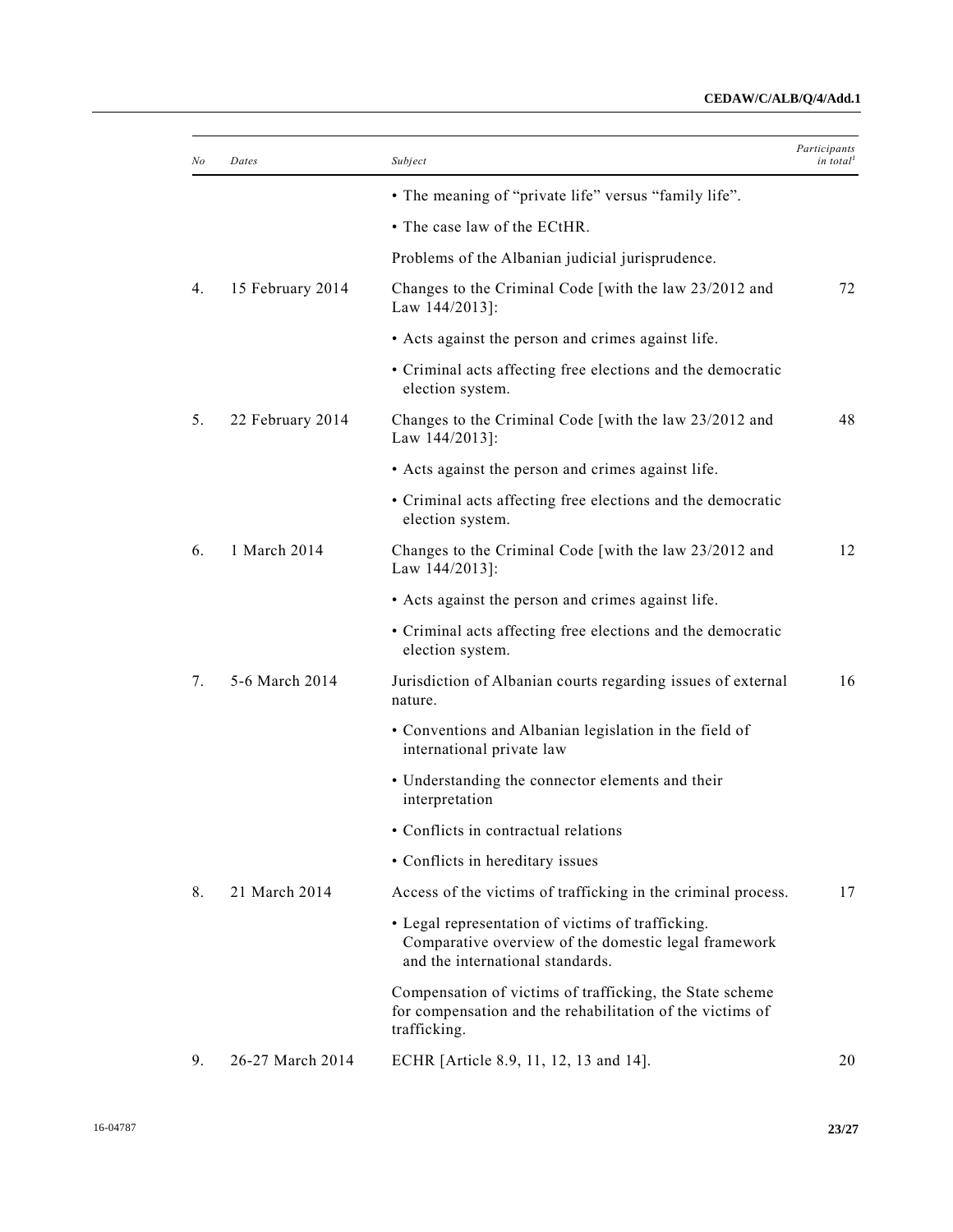| No  | Dates           | Subject                                                                                                                                            | Participants<br>in total <sup>1</sup> |
|-----|-----------------|----------------------------------------------------------------------------------------------------------------------------------------------------|---------------------------------------|
| 10. | 29 March 2014   | Changes to the Criminal Code [with the law 23/2012 and<br>Law 144/2013]:                                                                           | 25                                    |
|     |                 | • Acts against the person and crimes against life.                                                                                                 |                                       |
|     |                 | • Criminal acts affecting free elections and the democratic<br>election system.                                                                    |                                       |
| 11. | 5 April 2014    | Changes to the Criminal Code [with the law 23/2012 and<br>Law 144/2013]:                                                                           | 26                                    |
|     |                 | • Acts against the person and crimes against life.                                                                                                 |                                       |
|     |                 | • Criminal acts affecting free elections and the democratic<br>election system.                                                                    |                                       |
| 12. | 12 April 2014   | Changes to the Criminal Code [with the law 23/2012 and<br>Law 144/2013]:                                                                           | 13                                    |
|     |                 | • Acts against the person and crimes against life.                                                                                                 |                                       |
|     |                 | • Criminal acts affecting free elections and the democratic<br>election system.                                                                    |                                       |
| 13. | 15 April 2014   | Law on discrimination.                                                                                                                             | No data<br>available                  |
| 14. | 26 May 2014     | Internal trafficking of human beings and it's differentiation<br>from other similar offenses.                                                      | 9                                     |
| 15. | 26 May 2014     | Internal trafficking of human beings and it's differentiation<br>from other similar offenses.                                                      | 6                                     |
| 16. | 27 May 2014     | Internal trafficking of human beings and it's differentiation<br>from other similar offenses.                                                      | 13                                    |
| 17. | 12-13 June 2014 | The role of the Hague Conventions in matters of<br>international private law.                                                                      | 17                                    |
|     |                 | • The role of the competent authorities according to the<br>conventions and the cooperation with the judiciary.                                    |                                       |
|     |                 | • The Convention for the delivery of judicial and<br>extrajudicial acts in civil and commercial matters (the<br>forms provided by the Convention). |                                       |
| 18. | 2 December 2014 | International standards on the treatment and prevention of<br>re-victimization. Psychological and physical impact on<br>victims.                   | 10                                    |
| 19. | 3 December 2014 | International standards on the treatment and prevention of<br>re-victimization. Psychological and physical impact on<br>victims.                   | 19                                    |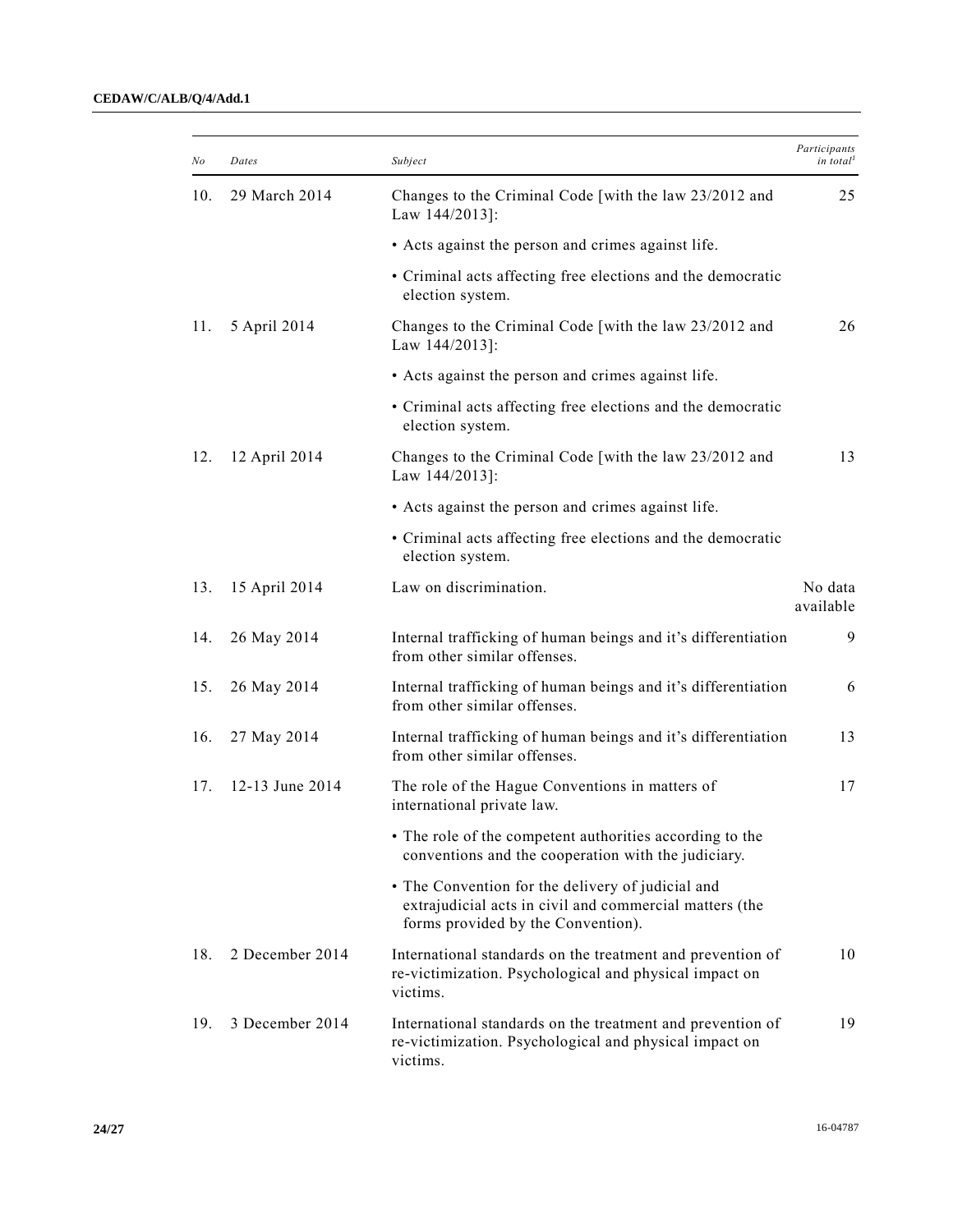| No  | Dates          | Subject                                                                                                                                                                                                                         | Participants<br>in total <sup>1</sup> |
|-----|----------------|---------------------------------------------------------------------------------------------------------------------------------------------------------------------------------------------------------------------------------|---------------------------------------|
| 20. | 2-3 March 2015 | The principle of the best interest of the child and its<br>application in judicial jurisprudence                                                                                                                                | 18                                    |
|     |                | • International and conventional standards.                                                                                                                                                                                     |                                       |
|     |                | • The role of parents in determining the best interest of the<br>child                                                                                                                                                          |                                       |
|     |                | • The role of psychological assessment.                                                                                                                                                                                         |                                       |
|     |                | • Determine the best interest of the child in cases of divorce                                                                                                                                                                  |                                       |
|     |                | • Property rights and parental responsibilities in view of<br>the interest of the child                                                                                                                                         |                                       |
|     |                | • Exercise of Parental Responsibility and the role of the<br>court in the guiding the exercise of this responsibility.                                                                                                          |                                       |
|     |                | The right to family life under Article 8 and 12 of the<br>ECHR.                                                                                                                                                                 |                                       |
|     |                | • The meaning of "private life" versus "family life".                                                                                                                                                                           |                                       |
|     |                | • The case law of the ECtHR.                                                                                                                                                                                                    |                                       |
|     |                | • Problems of the Albanian judicial jurisprudence.                                                                                                                                                                              |                                       |
| 21. | 10 March 2015  | Assistance to victims in penal cases. The rights and<br>services for the victims.                                                                                                                                               | 15                                    |
| 22. | 12 March 2015  | Assistance to victims in penal cases. The rights and<br>services for the victims.                                                                                                                                               |                                       |
| 23. | 27 March 2015  | The innovation which was brought by the new law on<br>amendments and additions to the Criminal Code.                                                                                                                            | 10                                    |
|     |                | • Understanding and interpretation of the new revised<br>rules, according to various groups of acts, for the fair and<br>effective implementation of them.                                                                      |                                       |
|     |                | The meaning, interpretation and application of the<br>provisions of the new Code of Criminal Procedure as<br>amended.                                                                                                           |                                       |
| 24. | 24 April 2015  | The role of the judiciary in protecting and promoting the<br>standards of gender equality and non-discrimination. The<br>role of the ASM through continuous training programmes,<br>and assessment of the needs in these areas. | 29                                    |
| 25. | 14-15 May 2015 | Problems of judicial jurisprudence related to the institute's<br>custody.                                                                                                                                                       | 17                                    |
|     |                | • Custody of minors and persons with disabilities.                                                                                                                                                                              |                                       |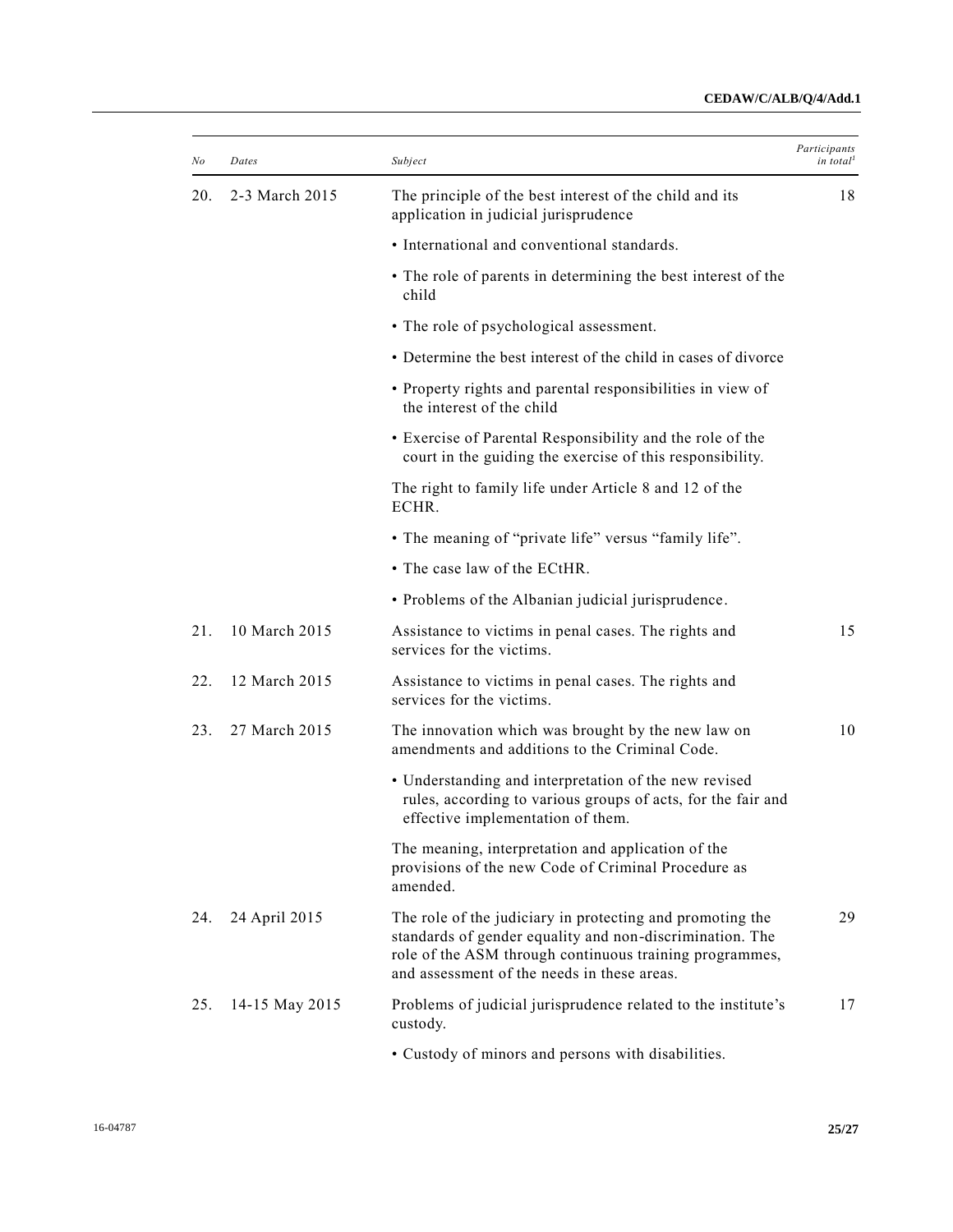| No  | Dates           | Subject                                                                                                                                                                                                      | Participants<br>in total <sup>1</sup> |
|-----|-----------------|--------------------------------------------------------------------------------------------------------------------------------------------------------------------------------------------------------------|---------------------------------------|
|     |                 | • Legal procedures on the exercise of judicial custody.                                                                                                                                                      |                                       |
|     |                 | • The parent who exercises the custody and the child's<br>relationship with the other parent acting as a holder of<br>parental responsibility.                                                               |                                       |
| 26. | 26-27 May 2015  | Adoption of children and problems of judicial<br>jurisprudence in the process of adoption. The Institute of<br>motherhood and fatherhood in the view of the Albanian<br>judicial jurisprudence and the ECHR. | 21                                    |
| 27. | 8 June 2015     | Hague Conventions in the area of international private law<br>and their role in the system of private law in Albania.                                                                                        | 22                                    |
|     |                 | • Authorities.                                                                                                                                                                                               |                                       |
|     |                 | • Cooperation.                                                                                                                                                                                               |                                       |
|     |                 | • Problems according the relevant stakeholders in their<br>implementation.                                                                                                                                   |                                       |
|     |                 | • Hague Conventions on the jurisprudence of the ECtHR                                                                                                                                                        |                                       |
| 28. | 22 June 2015    | Hague Conventions in the area of international private law<br>and their role in the system of private law in Albania.                                                                                        | 24                                    |
|     |                 | • Authorities.                                                                                                                                                                                               |                                       |
|     |                 | • Cooperation.                                                                                                                                                                                               |                                       |
|     |                 | • Problems according the relevant stakeholders in their<br>implementation.                                                                                                                                   |                                       |
|     |                 | • Hague Conventions on the jurisprudence of the ECtHR                                                                                                                                                        |                                       |
| 29. | 25-26 June 2015 | Jurisdiction of Albanian courts regarding issues of external<br>nature.                                                                                                                                      | 29                                    |
|     |                 | • Conventions and Albanian legislation in the field of<br>international private law                                                                                                                          |                                       |
|     |                 | • Understanding the connector elements and their<br>interpretation                                                                                                                                           |                                       |
|     |                 | • Conflicts in contractual relations                                                                                                                                                                         |                                       |
|     |                 | • Conflicts in hereditary issues                                                                                                                                                                             |                                       |